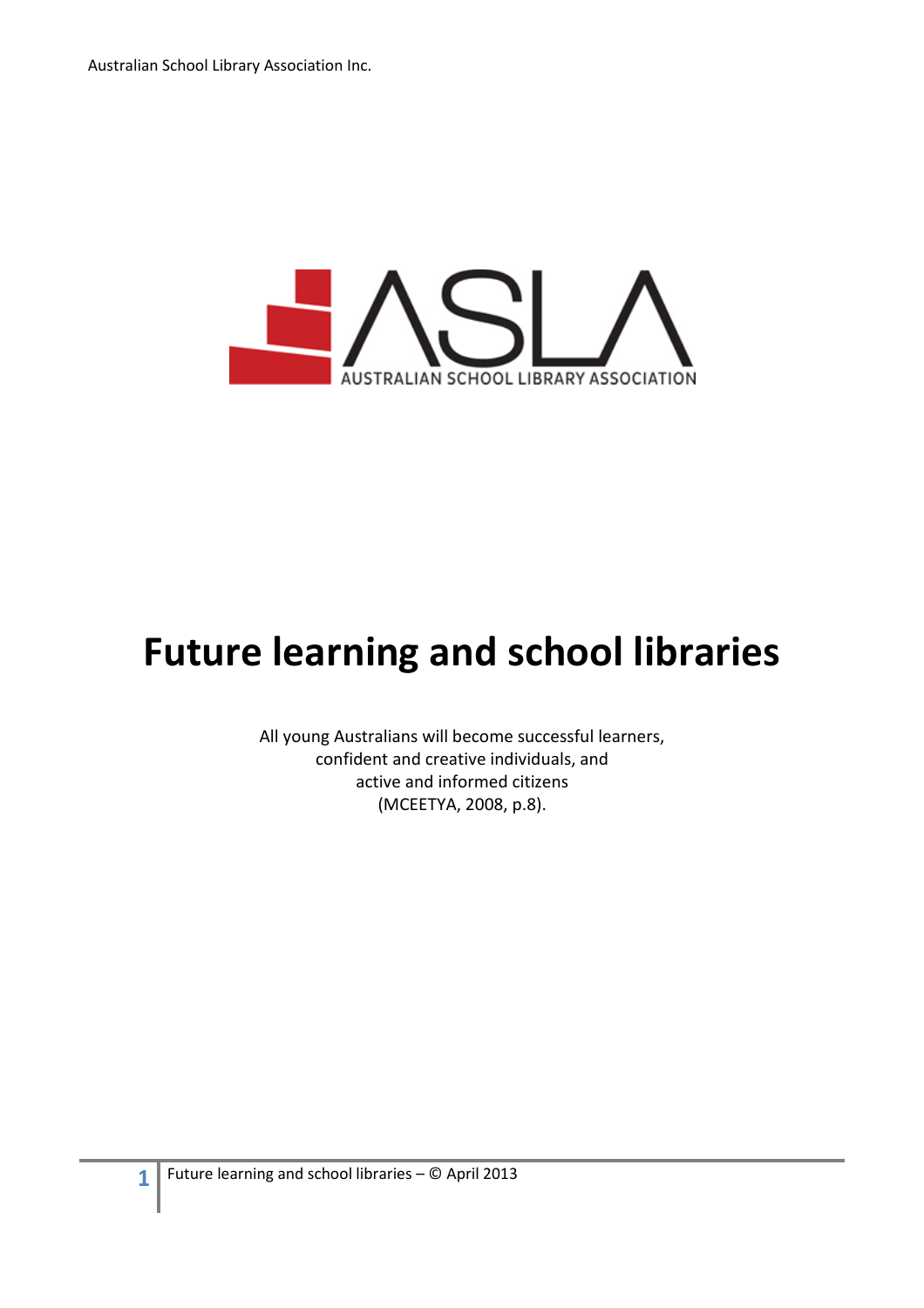# EXECUTIVE SUMMARY

Australian school students are immersed in a rapidly changing world. Their learning experiences and outcomes are influenced by an array of international and national trends. As stated above, in the cited second goal of the Melbourne Declaration (MCEETYA, 2008, p.8), they need an education that will enable them to become successful learners and informed citizens. The Australia in the Asian century white paper clearly states the need to invest in skills development to ensure all Australians can participate in and contribute to Australia's productivity and future (Australian Government, 2012). It is imperative for the growth and well-being of Australia that educational policy and school leadership respond constructively to these trends.

Teacher librarians and school libraries have a pivotal role to play in 21<sup>st</sup> century education and this paper presents an overview of:

- International and national trends that impact on all aspects of education
- The impact of digital technologies and the role of teacher librarians in the implementation of digital literacy
- The changing learning environment and how school libraries can support student learning
- The role teacher librarians can play within an education that builds capacity for student and staff learning.

# **INTRODUCTION**

This paper is an information base to support decision making for future focused learning in Australian school libraries. It seeks to enhance understanding about the implications of international trends for Australian schooling, the need for rigorous evaluation and the contribution that school libraries and teacher librarians can make to student learning.

The paper is in four parts.

- The first part sets the scene by reviewing the wider environment in which  $21<sup>st</sup>$  century learners and educators are immersed. It outlines key trends affecting contemporary F–12 schooling, with a particular focus on globalisation, technological advances, changing workforce needs, and the Australian context.
- The second part considers educational implications of these trends for the future of learning. It addresses particular challenges of the changing learning landscape, and ways for building learning adaptability and capacity.
- The third part discusses means of evaluating education outcomes, through quantitative analytics and evidence based practice.
- Finally, the paper presents a call to action for key education authorities in Australia.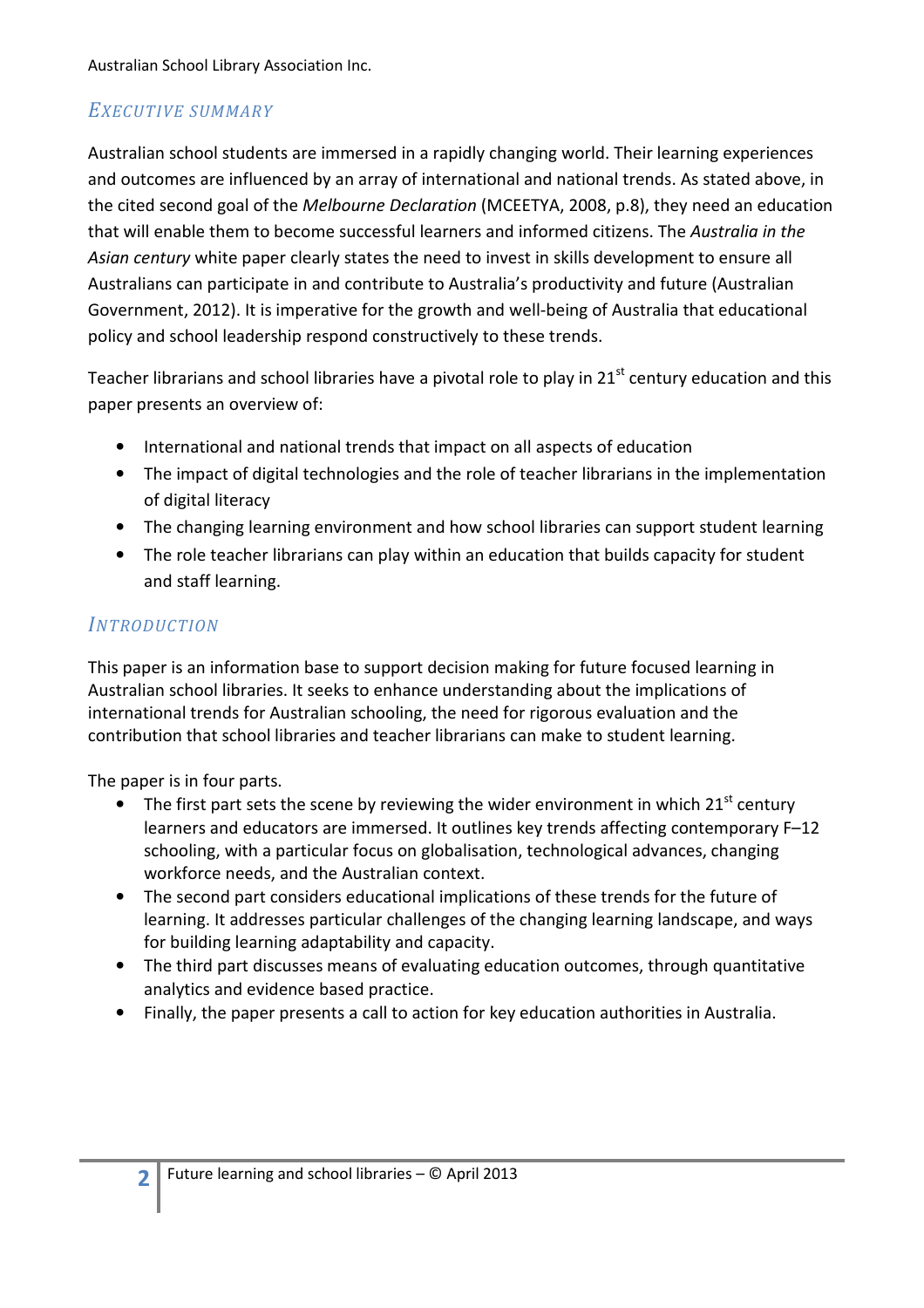# CHANGING EDUCATIONAL ENVIRONMENT

Educators and policy makers in Australia are operating in a rapidly changing environment. In considering the needs of 21<sup>st</sup> century learners in Australia, it is essential to first consider global trends and their impacts on educational and workforce conditions.

# Globalisation

Globalisation is a phenomenon that has caused major economic shifts within and between countries. Over the next 20 years the so-called BRIC economies of Brazil, Russia, India and China are forecast to be the new global leaders (Redecker et al, 2011, p.25). Indonesia is also emerging as a growth economy with a growing consumer class and an emerging digital and technologydriven nation (Oberman et al, 2012). These emerging economies will change the balance of power and challenge the prosperity of current developed nations, including Australia.

#### Key alerts

Globalisation facilitates connectivity across schools to allow for collaborative engagement in the exchange of information and creation of new knowledge for students.

The teacher librarian and the school library are vital agencies in facilitating global connectivity. Teacher librarians are instrumental in

- the design and delivery of digital literacy programs,
- adopting digital citizenship approaches to exercising social responsibility and ethical practice, and
- creating awareness of cultural sensitivity in a digital environment.

They also identify, store and disseminate relevant and appropriate information to support the teaching and learning process; Teacher Librarians assess the quality of information and customise access to that information.

The continuing effects of globalisation are having a significant impact on all aspects of our society. In particular, globalisation is driven by ever advancing technologies which inevitably bring about the growth of new industries (and the demise of others), new work practices and different employment patterns.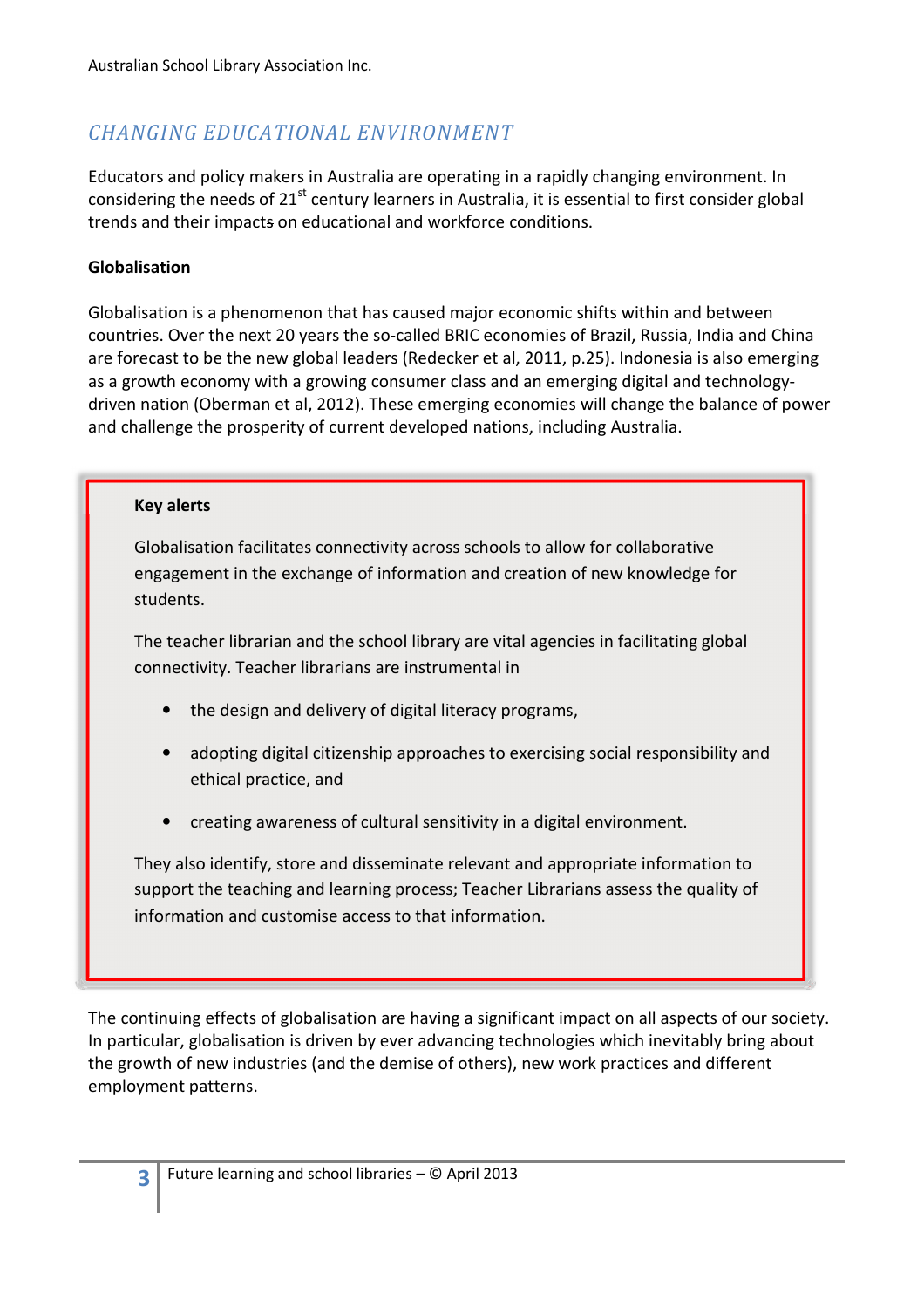Globalisation is blurring temporal and geographical boundaries. Knowledge and information exchange occurs constantly, allowing businesses and industries to be always connected. Employers and work colleagues are increasingly dispersed, due to flexible work schedules and places. Many companies have multinational bases for their sales and technical support services; outsourcing of production has become common.

#### Key alerts

Rapid technology innovation impacts schools through not only new devices and applications in the market but also decisions on how the innovation can be used for learning. Schools therefore need to facilitate curriculum development and resourcing so that teachers can use innovative technologies for student learning.

School libraries are 'flexible, dynamic, high tech 21C learning centres' (Hay & Todd, 2010) that are the hub of the learning environment of a school. The realisation of this potential is based on the expertise and flexibility of the teacher librarian, who works to:

- identify and embed web tools and applications into curriculum programs,
- facilitate student collaborative learning in an innovative environment, and
- provide different learning environments for innovation and creativity.

With continued economic growth of developing countries like China, India and Indonesia, it is likely that product and market demands will shift and global organisations will change and evolve to remain competitive (Davies et al, 2011, Oberman et al, 2012). As new technologies facilitate increased connectedness, crowdsourcing tasks will become common practice with a greater emphasis on virtual distribution and online collaboration. The tasks or problems can be outsourced to a multitude of people, not specifically the employees of an organisation, who collectively contribute to a new production model and a distributed problem-solving process.

# Technological trends

Technological innovation will be a major influence on the future job market. Technology continues to develop at an exponential rate, impacting on the ways we work, communicate, collaborate and socialise. Increased computing power and miniaturisation of devices, accompanied by decreasing costs, provide opportunities for higher levels of accessibility and availability across society. The shift from networked to ubiquitous computing has been accompanied by the portability of devices with multifunctional capabilities. Cloud based applications and services allow global connectivity, where materials are

transferred from analogue to digital environments. Ultimately, this trend increases the availability of access to data, information and knowledge for everyone, including students and teachers.

Social media platforms provide a way for groups of people to connect and collaborate on a multitude of tasks and issues. Within these environments anyone can be an author, creator or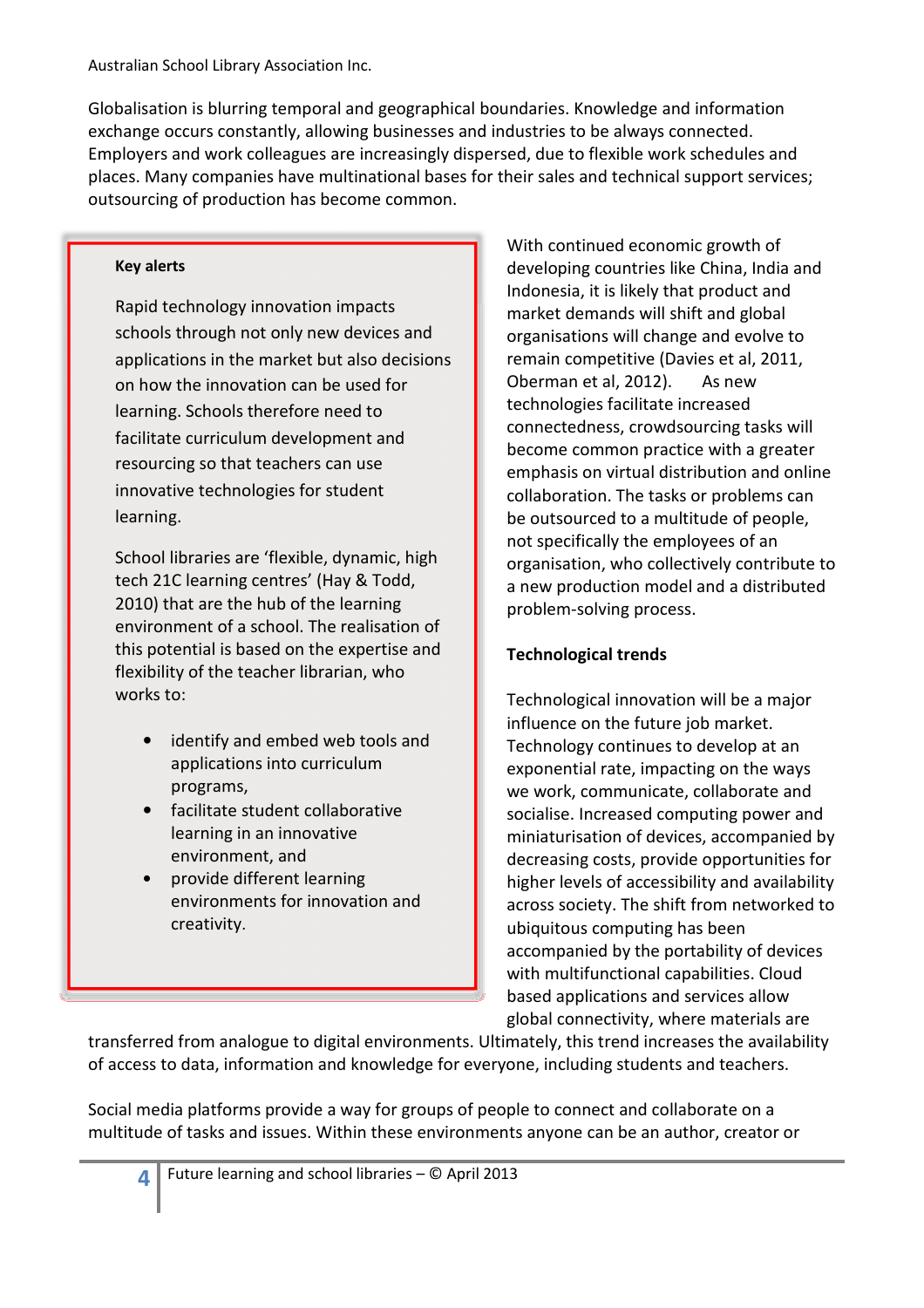collaborator. The incessant flow of information has generated challenges which are popularly referred to as 'information overload', 'information pollution', 'infowhelm', 'information explosion', 'TMI' (too much information) and 'info:noise ratio'. This environment creates a paradigm shift with regard to the nature of information and its uses. Traditionally, information professionals adopted a gatekeeper role and applied standards to ensure users' access to quality information. Now, students are encouraged to source their own information by approaching 'content with more scepticism and the realization that what you see today may be different tomorrow' (Davies et al, 2011, p.4).

# Workforce trends

5

The nature of work and patterns of employment are also subject to ongoing change, as shown by Figure 1below, which shows trends across OECD countries over the last half century (OECD, 2012, p.20).





1. Australia, Austria, Belgium, Canada, Chile, Denmark, Finland, France, Germany, Greece, Ireland, Italy, Japan, Korea, Luxembourg, Netherlands, New Zealand, Norway, Portugal, Spain, Sweden, Switzerland, United Kingdom and United States.

Between the 1960s and 2009, jobs identified in Organisation for Economic Co-operation and Development (OECD) countries have shifted from the farm to the factory floor to the professional office. These changes indicate a trend: highly skilled workers are needed for technology related jobs and low skilled workers for services that cannot be automated or digitised. However, midlevel skills have largely been replaced by robotics. The combined forces of increasing globalisation,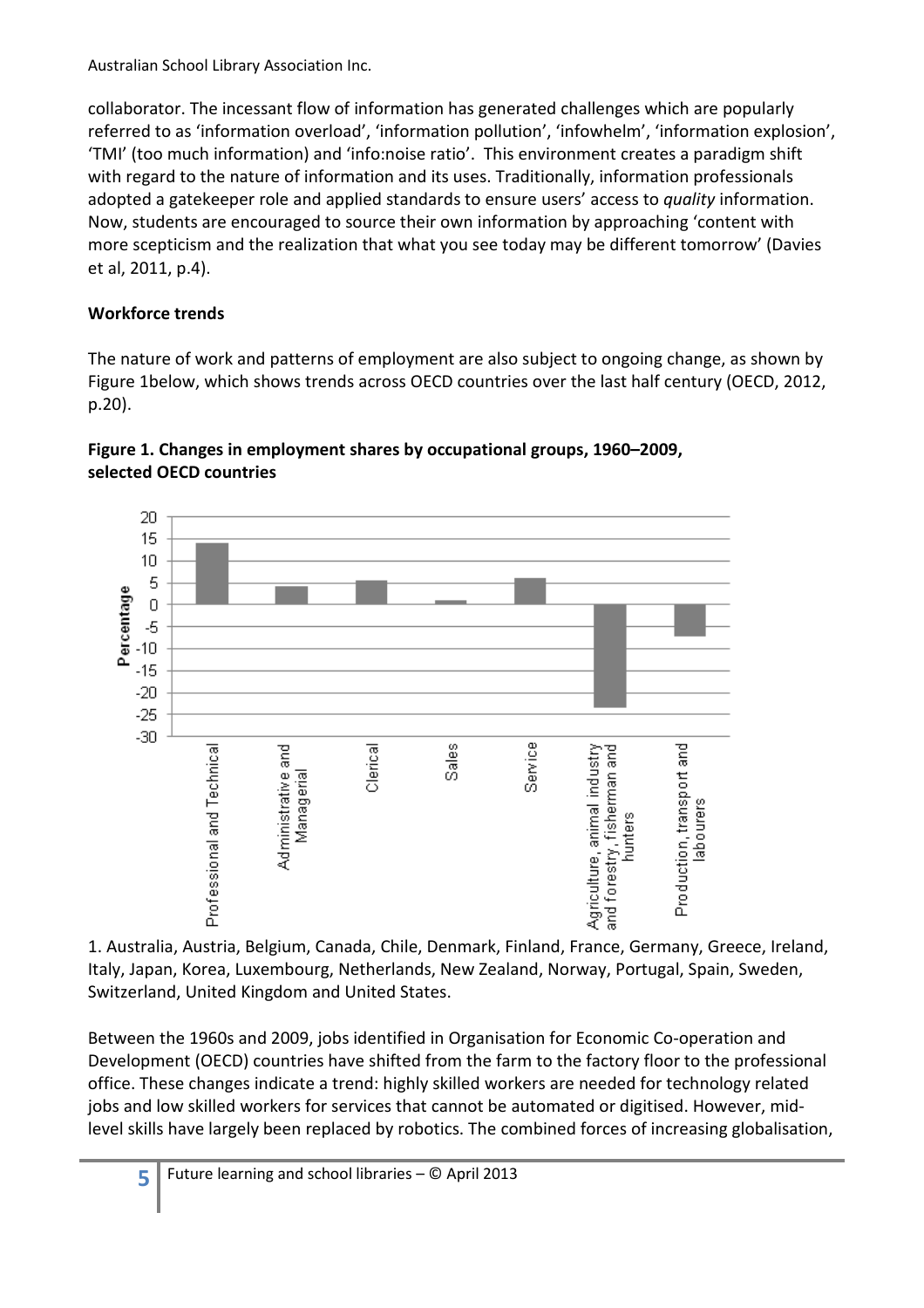an information and communications revolution and the pace of technological change have contributed to the growth of the knowledge economy (Powell & Snellman, 2004). A knowledge economy is characterised by the role of knowledge as a factor of production; the codification and commodification of information and subsequent dissemination and distribution through networks at minimal cost.

The shift from a resource-based economy to a knowledge-based economy not only impacts on the types of jobs available, but also the work skills that people need to secure employment. A hybrid skill set—such as technology, business, interpersonal and information seeking skills—is becoming essential (Redecker et al, 2011). According to the OECD (2012, p.10): 'Skills have become the global currency of  $21^{st}$ century economies'. In this context, skills are defined as the combination of knowledge, attributes and competencies that can be learned and that allow an individual to successfully perform a task. These skills can be built upon through continuous learning. The sum of the skills available to any given economy forms the human capital of the country.

Given this focus on skills for a productive workforce, there is a need for government policies to

develop 'human capital, the development and nurturing of an entrepreneurial climate, and the promotion of broad access to skills and competencies―especially the capability to learn' (Houghton & Sheehan, 2000, p.21). This will require a commitment to formal education, as well as incentives for companies and individuals to undertake ongoing training and lifelong learning. Rather than creating narrowly skilled experts, educational institutions will need to ensure people have 'broad-based problem solving skills and social and interpersonal communication skills required for teamwork, along with the skills and attributes required for flexibility' (Houghton & Sheehan, 2000, p.21).

# Educational trends

Globalisation and technological advances also affect the ways in which education is provided. The curriculum needs to ensure that students develop attributes and skills

#### Key alerts

The findings of research studies conducted in Australia and overseas demonstrate the contribution that teacher librarians and school libraries make to students' learning and literacy e.g. Combes, 2008; Hay, 2005, 2006; Lonsdale, 2003; Lankes, 2012; Smalley, 2004; Todd & Kuhlthau, 2005. The varied roles and contributions of teacher librarians to their school communities are illustrated in the almost 400 submissions to the Commonwealth Government's inquiry into school libraries and teacher librarians (House of Representatives, 2010). The Inquiry was significant and timely in the context of Australian government financial investment in the building and refurbishment of school libraries through the Building the Education Revolution program. Its recommendations recognise that school libraries are important sites of student learning, which warrant resourcing and professional staffing.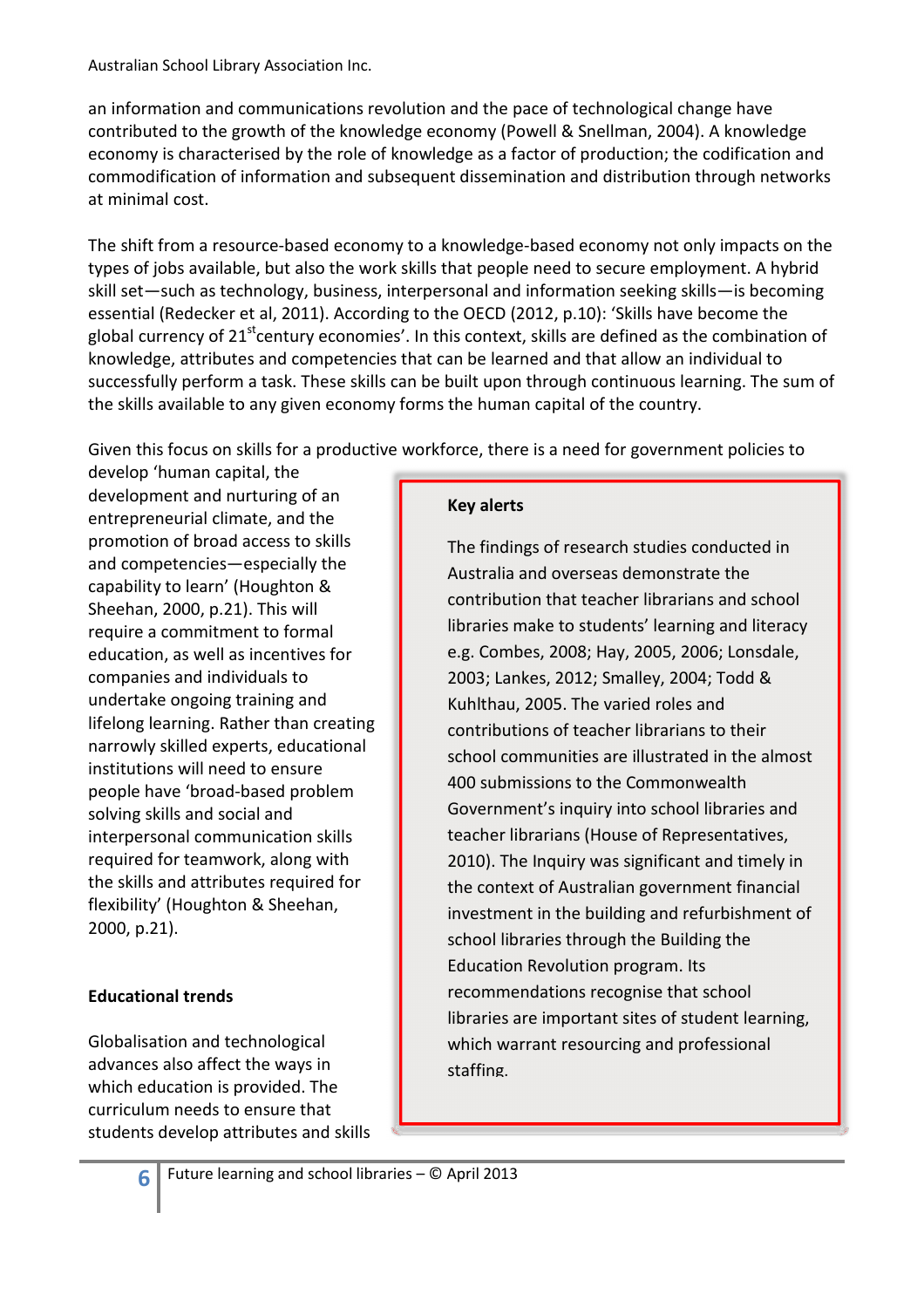necessary for a rapidly changing society and workplace. Already, digital technologies are enabling innovative pedagogy and connected learning. Students are no longer limited to learning materials available within the confines of their school, but are able to draw on almost boundless resources of multiple types via the internet. They have become connected learners (Siemens, 2004) who can explore, share and create knowledge with peers in their own classroom and around the world.

# Key alerts

In order to create classrooms where learners are connected and can share their knowledge, teacher librarians support teachers in developing digital literacy capabilities. The Horizon Report 2012 K-12 (Johnson et al, p. 9, 2012) recognised that pre-service education for teachers does not adequately provide the skills and techniques needed as a critical component for essential digital literacy's in teaching and learning.

The Australian Charter for the Professional Learning of Teachers and School Leaders together with the Australian Performance and Development Framework outlines the professional learning rationale and processes schools should provide to develop teachers' performance.

Schools will need to implement a professional learning and performance process. Teacher librarians, as highly accomplished personnel, can assist in this process as they work collaboratively with colleagues to improve teaching practices. They engage in discussions about:

- Effective teaching and learning strategies
- Relevant and appropriate resources
- Integration of digital technologies

They apply their knowledge and skills to:

- Mentor and guide teachers
- Demonstrate innovative teaching and learning practices.

The impact of principal autonomy has resulted in the deployment of teacher librarians to roles within the school that underutilise the knowledge, expertise and skills of these highly qualified and experienced teacher librarians.

The nature of educational providers is also changing. It has been suggested (Redecker et al, 2011) that responsibility for the provision of individual education could move from the state to the individual and family groups. Early years' education will probably remain a state concern, but the influence of the private sector on curriculum and policy is likely to increase. There is a general trend towards flexible and online education in the education sector due to the accessibility of digital learning resources and online courses. In addition to traditional schools and institutions,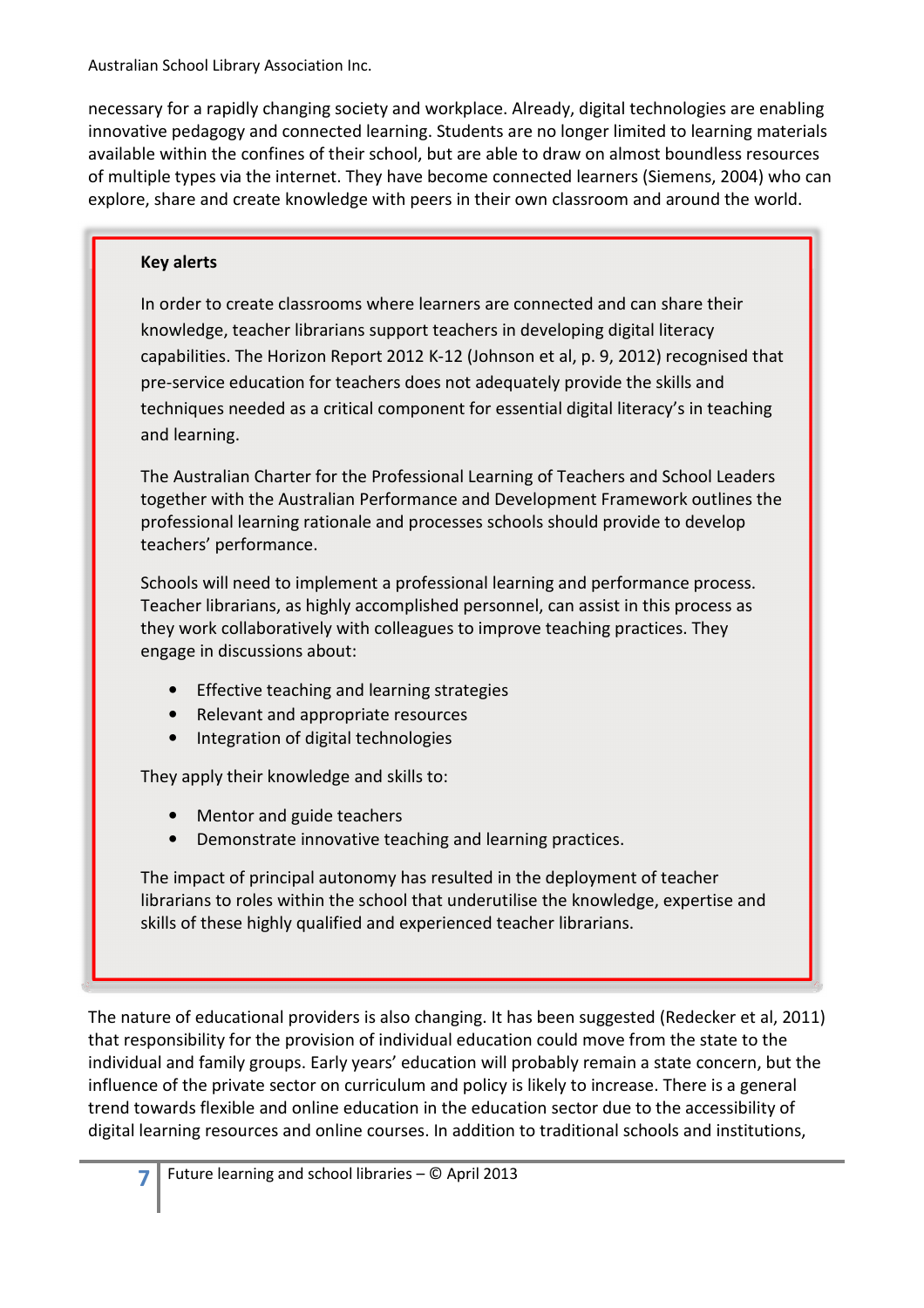virtual academies are emerging, which offer online home schooling (for example, California Virtual Academies, 2012).

#### Key alerts

Teacher librarians support the  $21<sup>st</sup>$  century learning goals of the Australian Curriculum through well-developed knowledge of curriculum and pedagogy, as well as information expertise to 'support and implement the vision of their school communities through advocating and building effective library and information services and programs that contribute to the development of lifelong learners' (ASLA/ALIA, 2004).

As educators, they provide the required intellectual agency for developing students' deep knowledge and understanding through multi-modal investigation and experimentation with information. They enable students to examine this information through multiple perspectives in a learning environment where students are guided and given appropriate instruction to effectively utilise the best technology tools to support their achievement (Hay & Todd, 2010).

#### Australian context

8

In addition to these global trends, education in Australia is affected by national and state government education policy. Current national drivers include the Australian curriculum (ACARA), quality teaching, professional learning charter, performance and development, education reform and principal autonomy in school-based management. These initiatives all have an impact on the learning experience and outcomes of students and the professional practice of teachers.

The impact of government initiatives on staffing and resourcing of school libraries is evident in the findings from the 2012 Softlink Australian School Library Survey (Softlink, 2012) which include:

- There is a positive relationship between well-resourced libraries and higher student literacy outcomes
- The majority of school libraries had no change in budgets in the past 12 months
- Very few school libraries received additional resources for implementing the Australian Curriculum
- Staffing levels remained unchanged for the majority of school libraries during the past 12 months
- Challenges continue to be: gaining funding, finding a balance between the physical and digital collection, collaboration with teaching staff and the recognition of teacher librarian's skills and their evolving role.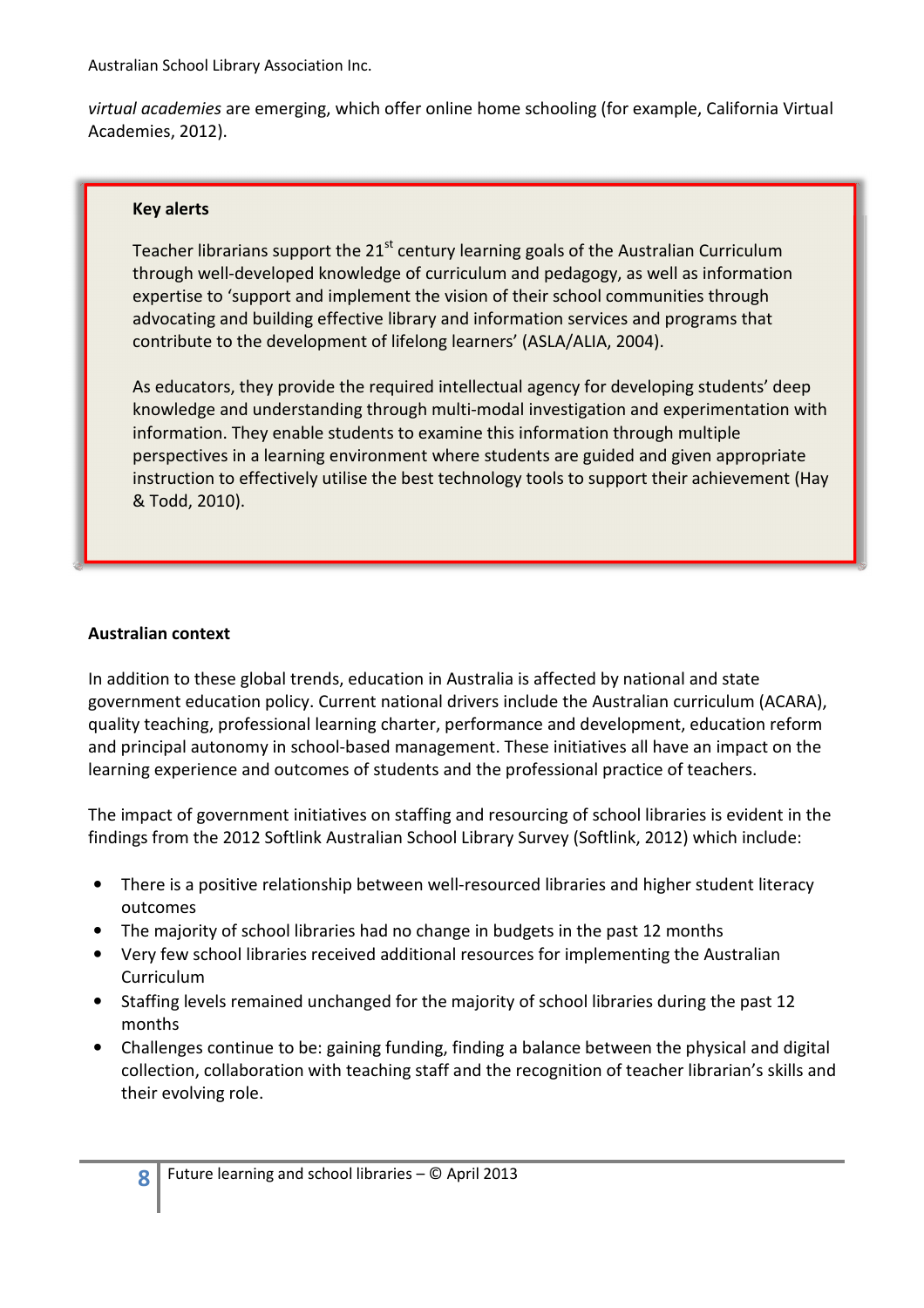# IMPLICATIONS FOR 21ST CENTURY EDUCATION

# The changing learning landscape

From the previous section, it is evident that 'the current learning landscape is constantly changing in terms of what is learned, the context in which learning takes place, and who is learning' (Paas, 2011, p.2). In this ever changing landscape, the learner is central; this requires curriculum and pedagogy that address the following aspects.

- Evolving needs of learners.
- Developing knowledge building environments.
- Focusing on personalisation.
- Evolving spaces for learning.
- Evolving learning devices or hardware.
- Evolving pedagogy.

Each of these aspects is discussed below.

#### Evolving needs of learners

In the traditional education mode, students concentrated on gaining knowledge of a discipline or subject. However, in the contemporary environment, students are required to not only build their knowledge, but also to develop advanced capabilities for critical thinking, collaboration, problem solving, as well as the traditional literacies.

Twenty-first century learning involves active engagement with the process as well as the content. It involves inquiry, independent effort and shared discovery, using a wide variety of information types and media. Students become informed learners (Bruce, 2010) by simultaneously learning about a topic whilst also learning how to use information critically, ethically and creatively.

Students must gain not only the skills but also the disposition to use those skills, along with an understanding of their own responsibilities and self-assessment strategies. …They are expected to provide a broad range of products of learning to showcase their knowledge and understanding, whilst becoming self-directed, self-evaluated and self-reliant. Consequently, they need constant access to information, tools for learning and support for learning, whether this is provided by teachers or others through social media and other networks. In this way they blur the boundaries between learning at school and learning anywhere (AASL, 2007, p.2).

Research shows that the greatest key to student improvement is quality teaching (Hattie, 2003). Hattie indicates that 'excellence in teaching is the single most powerful influence on achievement' and identifies major influences as:

• feedback

9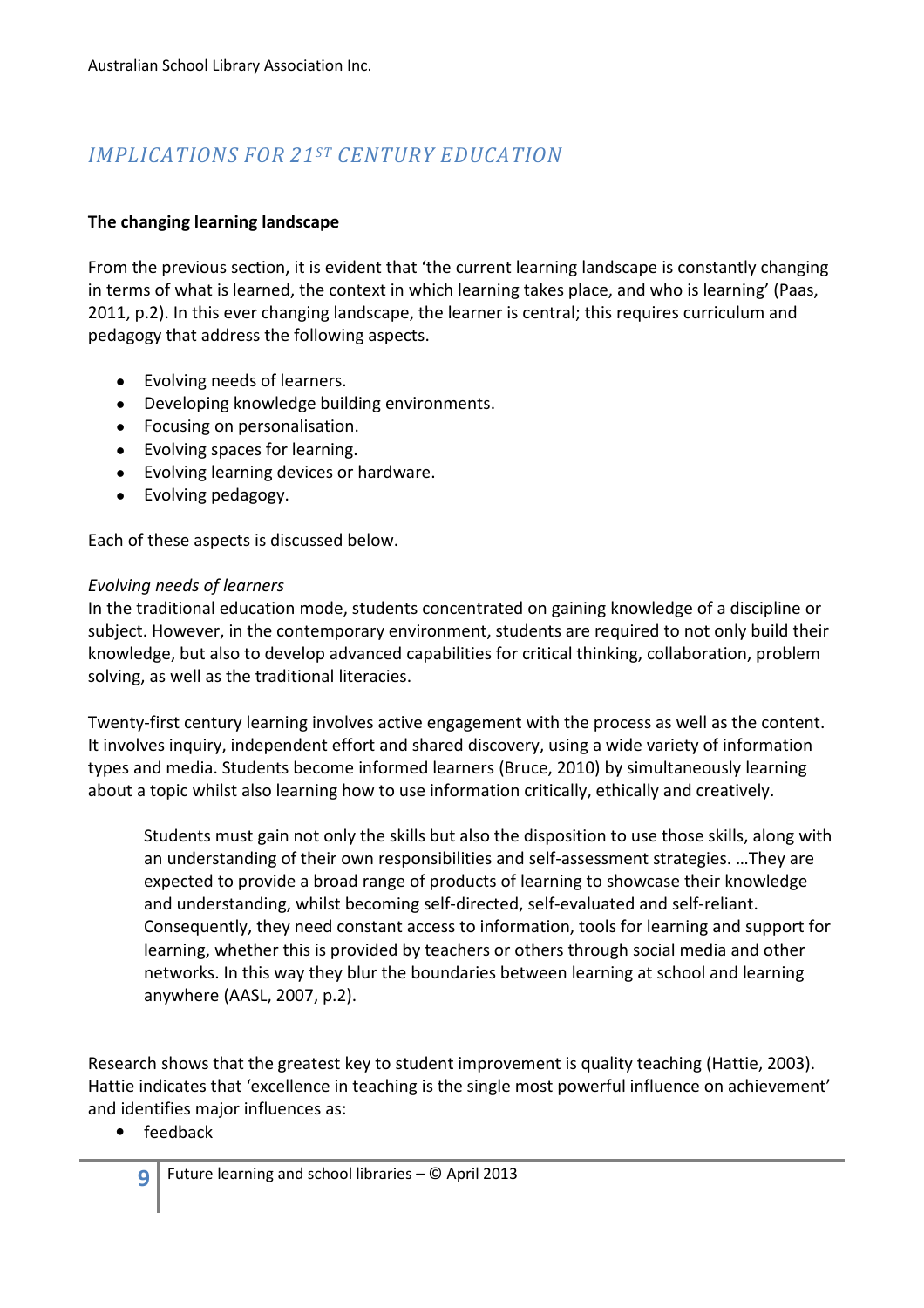- instructional quality
- direct instruction
- classroom environment
- challenge of goals
- peer tutoring
- mastery of learning
- homework
- teacher style.

Quality teaching demands continued reflection, development and evaluation on the processes of teaching and, therefore, support at the school level.

#### Developing knowledge building environments

To enable 21<sup>st</sup> century learners to cross learning boundaries, educators need to provide knowledge building environments, both physical and virtual, to enhance collaboration and

#### Key alerts

Teacher librarians' knowledge and use of current and emerging digital technologies, together with a deep appreciation of literature, can transform teaching and learning within the school.

Teacher librarians, as highly accomplished educators:

- contribute to their colleagues learning through mentoring, coaching, and modelling sound teaching practices,
- initiate ideas, strategies and discussions about effective teaching to improve educational outcomes for students,
- teach, collaborate, listen, advocate, innovate, create, share with students and staff,
- model and build capacity for lifelong learning, and
- demonstrate leadership capabilities.

creativity (Scardamalia et al, 2012).Such environments promote knowledge work in a communal space where others can criticise or contribute to ideas. 'In these collaborative open contexts, discourse that is democratic and directed toward idea advancement compounds the value of ideas, so that collective achievement exceeds individual contributions' (Scardamalia et al, 2012, p.238).

#### Focusing on personalisation

As learners and their needs continue to evolve, the learning process and pathways need to become increasingly personalised. The one size fits all approach to learning no longer applies. Correspondingly, all learning activities and assessment need to be contextualised to enable authentic learning, whilst catering for learners' varying learning styles.

Evolving spaces for learning The personalisation of learning also mandates that there is an increasing need for flexible and varied learning spaces. Howell (2008) recommends providing a variety of learning spaces that are both communal and social, with a mix of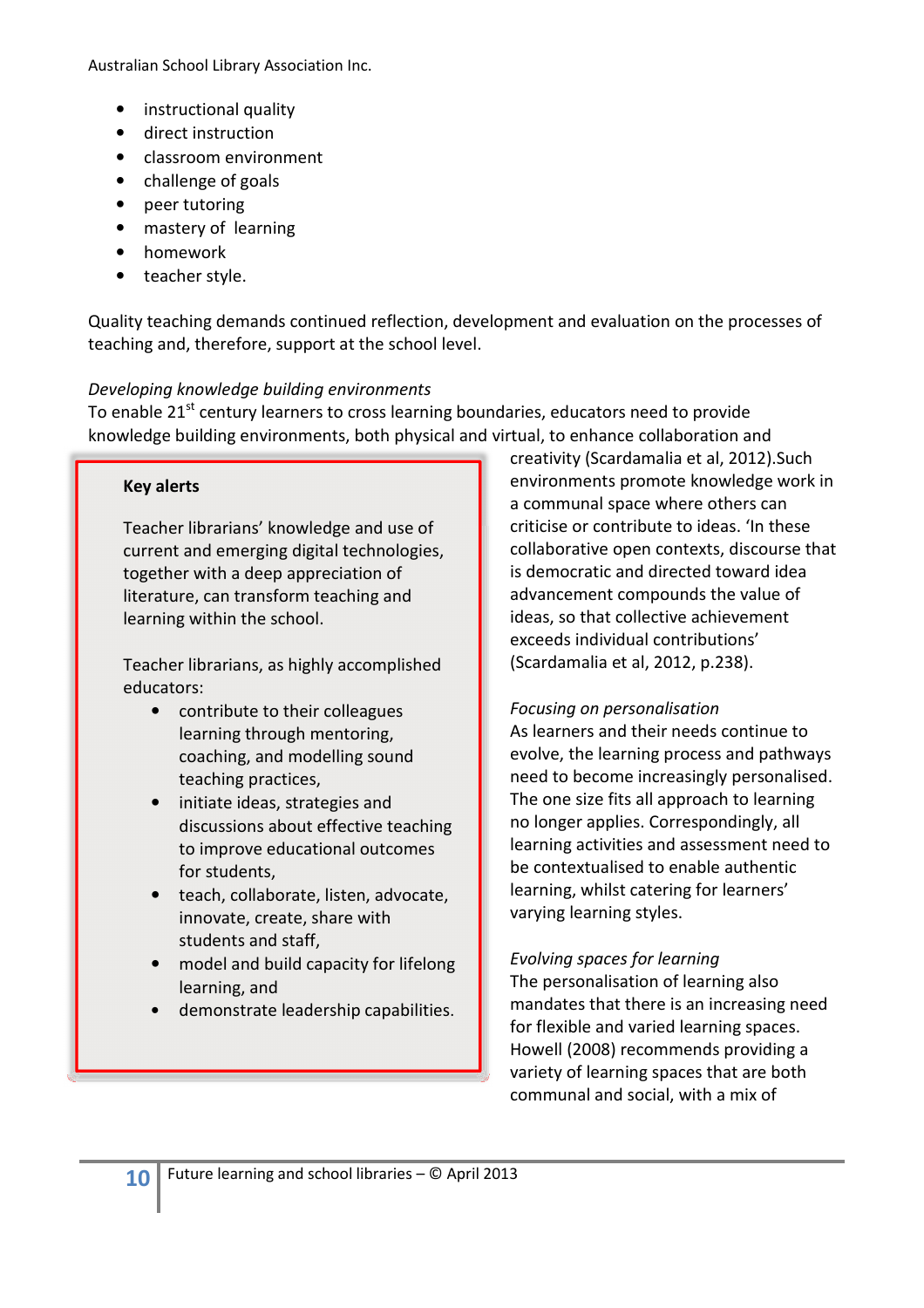individual and group spaces, where students can switch seamlessly by choice between spaces. It is important when designing learning spaces to consider all aspects that affect learning and how these relate to the students' perceptions of space and their learning needs.

# Evolving learning devices or hardware

As evidenced by the Pew Internet Research Center report (2012) and the Horizon Report (Johnson et al, 2011, 2012), a digital ecology has emerged with the internet, smart phone and other mobile devices. Thus, digital literacies are integral to knowledge acquisition in an increasingly digital landscape, where its connectivity allows access to information anywhere and anytime. As the Horizon Report K-12) (Johnson et al, 2012) emphasises, students need to develop digital literacies to use mobile devices for learning in all aspects of life.

# Evolving pedagogy

A longitudinal research study of emerging technologies in K–12 education (Johnson et al, 2012) has been charting ongoing technology changes and highlighting the impacts and evolving needs in teaching, learning, and creative inquiry practices. Its findings highlight the responsibility of schools to prepare students to move from the world of school to the world of adulthood, employment, further education, vocational training, and community participation.

The evolution of mobile devices, the culture of always being connected and the increasing personalisation of learning is also having a profound effect on teaching. Engaging students individually requires a 1:1 approach to teaching and learning. Teachers are continuing to develop changing practices to meet the needs of learners, whilst equally supporting knowledge acquisition and learning processes. The recently formulated pedagogical construct of informed learning (Bruce, 2010) supports this simultaneous approach for 'using information to learn'.

New technologies and social media platforms are driving an

# Key alerts

Teacher librarians, as resource aggregators:

- maintain an inviting and innovative physical and virtual collection that supports and involves learners in both their educational and personal development, and
- understand the current and emerging media formats and the importance of providing a range of resources to facilitate students' interaction and engagement.

unprecedented reorganisation of the learning landscape in and beyond schools. These disruptive shifts are already reshaping the workforce and the skills required, (Davies et al, 2011), establishing lifelong and life-wide learning as the central paradigm for the future (Redecker et al, 2011, p.10). There is a need for schools to develop a sustainable and responsive technology-rich learning ecology that has adaptability at its core to support 21<sup>st</sup>century learning needs. John Seely Brown (2000, p.18) describes the nature of a learning ecology as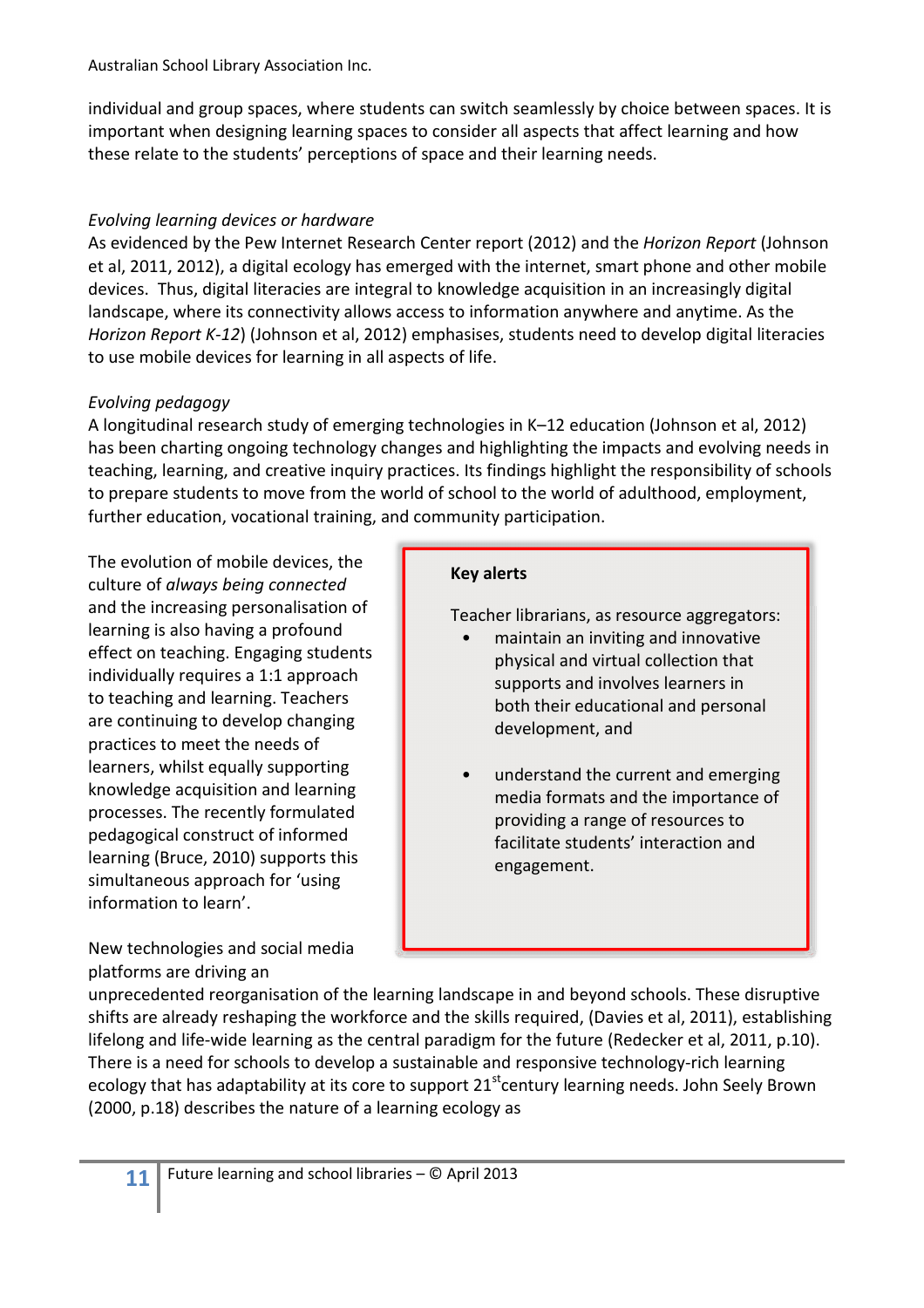…virtual communities of niche interests spread around the world as they interweave with local, face-to-face groups, in school or outside. A new, powerful fabric for learning starts to emerge, drawing strength from the local and the global. A cross-pollination of ideas happens as local students, participating in different virtual communities, carry ideas back and forth between those communities and their local ones. Now recall our emphasis that informal learning often involves the joint construction of understanding around a focal point of interest, and one begins to sense how these cross-linked interest groups, both real and virtual, form a rich ecology for learning.

The complexity of these new learning environments calls for a multifaceted pedagogical framework, such as the incorporation of the following.

- Ways of thinking: creativity, critical thinking, problem solving, decision making and learning.
- Ways of working: communication and collaboration.
- Tools for working: digital technologies and information literacy.
- Skills for living in the world: citizenship, life and career, and personal and social

#### Key alerts

Teacher librarians, as literacy advocates:

- integrate multiple literacies into the curriculum through collaboration, planning, implementation and assessment of learning activities and programs, and
- create and manage programs that improve the learning environment to address higher-order thinking, deepen student knowledge of curriculum content and develop the learners' ability to access and use information in an ethical and responsible way.

responsibility (ATC21s, 2012).

Similarly, the Australian Curriculum (ACARA, 2011) includes seven interconnected general capabilities, namely:

- Literacy.
- Numeracy.
- Digital technology capability.
- Critical and creative thinking.
- Personal and social capability.
- Ethical behaviour.
- Intercultural understanding.

This multifaceted curriculum design supports sustainable learning, another imperatives for  $21<sup>st</sup>$  century education. Sustainable learning involves a pedagogic fusion between environments, tools,

formats and meta-literacy capabilities. For example, informed learning achieves sustainable learning by focusing attention on using information to learn. This also supports the development of the learners' growing awareness of their information use experiences (Bruce, Hughes & Somerville, 2011).

Interest-driven participation via social networking is also an important component of a sustainable learning ecology that fosters digital citizenship. For example, online interest-driven activities serve as a gateway to participation in significant aspects of civic and political life, including volunteering,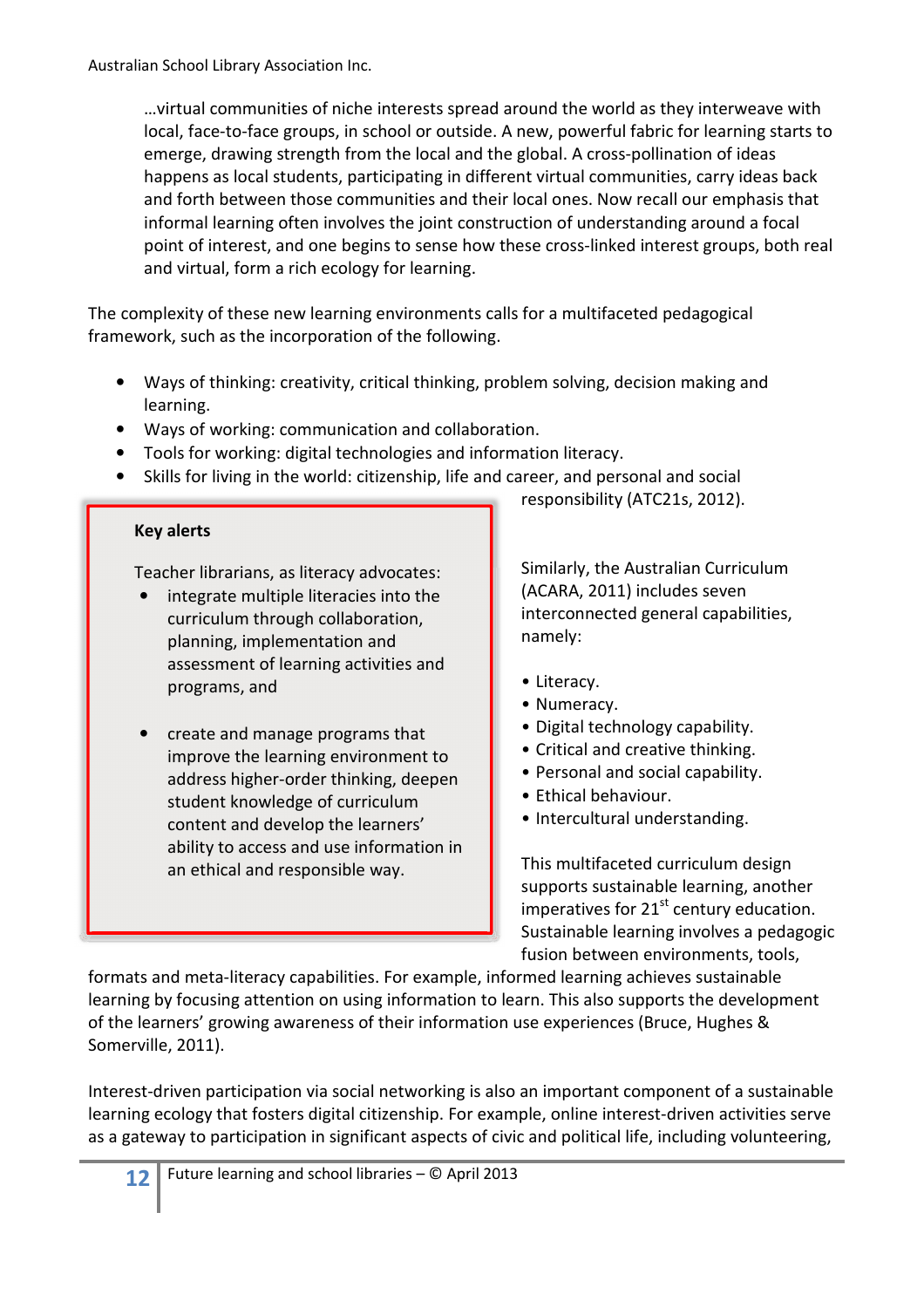engagement in community problem solving, protest activities, and using a political voice (Kahne et al, 2011). A transparent framing of digital citizenship will support students in developing the personal skills and understanding to manage digital identity in online spaces.

The innovations in curricula and pedagogy mentioned above require a willingness to rethink enduring approaches to learning. Through a stronger focus on personalisation of learner needs and an approach to knowledge building, schools comply with a  $21<sup>st</sup>$ century mandate to build a learning ecology that reflects a rich learning environment. A sustainable learning ecology that provides a lifelong and life-wide preparation for the future will place emphasis on

- developing critical thinking, problem solving and decision-making capabilities
- insight and analysis capabilities
- developing communication and collaboration capabilities
- integration of new-media literacy
- incorporation of complex information manipulation capabilities
- provision of equity in access
- building on authentic learning experiences
- supporting flexibility and adaptability across disciplines.

# Building adaptability and capacity for learning

Given the changing learning landscape which young people inhabit, education must equip them with the skills to confidently and flexibly adapt and respond to change throughout their lives. An appropriate educational experience is underpinned and framed by constructivist principles including real contexts and authentic tasks, and is informed by concepts such as lifewide learning and lifelong learning.

Education in this changing landscape seeks to build individual learning capacity, since students are experiencing an increasing range of learning opportunities, formal and informal, in school and beyond. This blurs the boundaries between school

# Key alerts

Teacher librarians as technology innovators:

- Provide equity of access to a range of digital resources and technologies.
- Demonstrate expertise in using technologies for information creation, storage, retrieval, dissemination, organisation and communication.
- Respect and adhere to guidelines and laws for intellectual property and fair use of information in a school setting.
- Model the attributes of a responsible digital citizen.
- Support teacher colleagues in exploring creative and innovative ways to use technologies to develop new ways of teaching and learning, and
- Use technologies to support problem solving and creative thinking by encouraging colleagues to set assignments that advance students' skills in using technologies to access information and to create and design products that demonstrate the students' understanding of the content.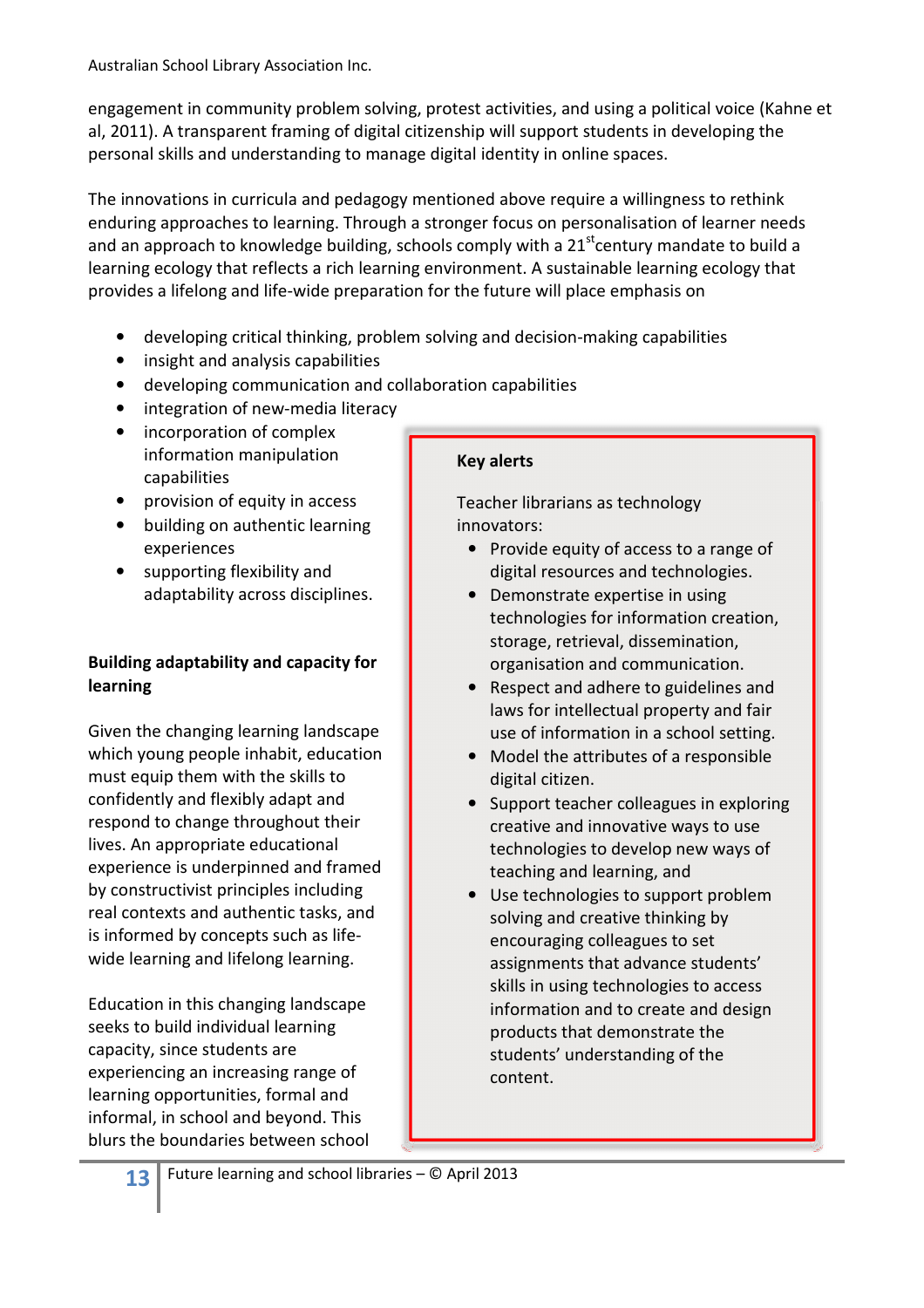and beyond, real and virtual. For example, social media being a part of learning and social practice (O'Connell & Groom, 2010, p.14) involves all of the general capabilities of the Australian Curriculum (ACARA, 2011).

In order to successfully navigate this dynamic learning environment, students need a range of well-developed literacies, including digital literacy. While understandings about literacy and associated concepts vary, in the context of this paper, digital literacy is understood to comprise ICT literacy, information literacy, and critical literacy (Wall and Ryan, 2010) and to integrate  $21^{st}$ century skills.

Twenty-first century skills, and the learning experiences that support their development, are essential starting points for capacity building. For example, Davies, Fidler and Gorbis (2011) identify 10 skills for the future workforce that focus on the uniqueness of human intelligence, as compared with computing capabilities of smart machines. These skills are as follows:

- 1. Sense-making: ability to determine the deeper meaning or significance of what is being expressed.
- 2. Social intelligence: ability to connect to others in a deep and direct way, to sense and stimulate reactions and desired interactions.
- 3. Novel and adaptive thinking: proficiency at thinking and coming up with solutions and responses beyond that which is rote or rule-based.
- 4. Cross-cultural competency: ability to operate in different cultural settings.
- 5. Computational thinking: ability to translate vast amounts of data into abstract concepts and understand database reasoning.
- 6. New-media literacy: ability to critically assess and develop content that uses digital forms, and to leverage these media for persuasive communication.
- 7. Transdisciplinarity: literacy in and ability to understand concepts across multiple disciplines.
- 8. Design mindset: ability to represent and develop tasks and work processes for desired outcomes.
- 9. Cognitive load management: ability to discriminate and filter information for importance, and to understand how to maximise cognitive functioning using a variety of tools and techniques.
- 10. Virtual collaboration: ability to work productively, drive engagement, and demonstrate presence as a member of a virtual team.

The aim for learners in developing these skills is to flexibly develop their potential rather than accrue a fixed set of skills.

The variety of information types and media available to students, and the need for a variety of skills, has led to the development of new pedagogical approaches, such as inquiry learning.

Inquiry is an approach to learning whereby students find and use a variety of sources of information and ideas to increase their understanding of a problem, topic or issue....It espouses investigation, exploration, search, quest, research, pursuit and study (Kuhlthau et al, 2007, p.2).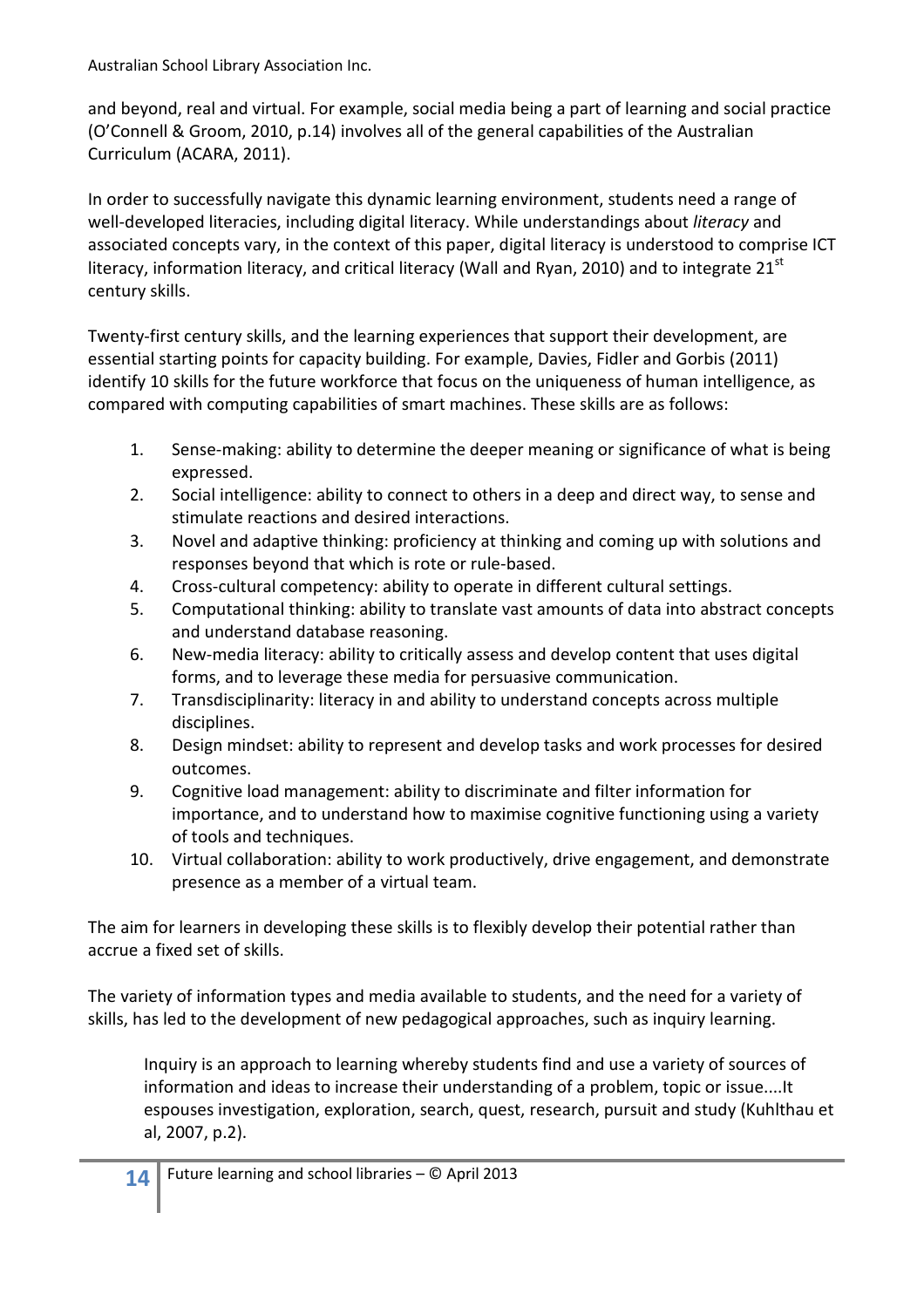Informed learning essentially requires teachers to develop teaching and learning sequences to:

- bring about new ways of experiencing and using information, and
- engage students with those information practices relevant to their discipline or profession.

#### Key alerts

Teacher librarians actively engage in leading and demonstrating the use and application of action research to secure data to inform decision making for the future development of the school learning community.

For teacher librarians, evidence based practice involves

- asking questions,
- sourcing and analysing data,
- appraising key findings
- recommending future actions, and
- utilising research evidence.

Application of evidence based practice supports the following examples:

- The school library adds value to the teaching and learning program of the school.
- School library programs improve student achievement and learning outcomes.
- Teacher librarians embrace new models for interacting with learners using 21st century technology.
- Teacher librarians deliver inclusive, whole school digital literacy programs

Inquiry learning is recognised to be the quintessential pedagogy for teacher librarians, since it fuses informed learning principles (Bruce, 2010) and a rich learning process.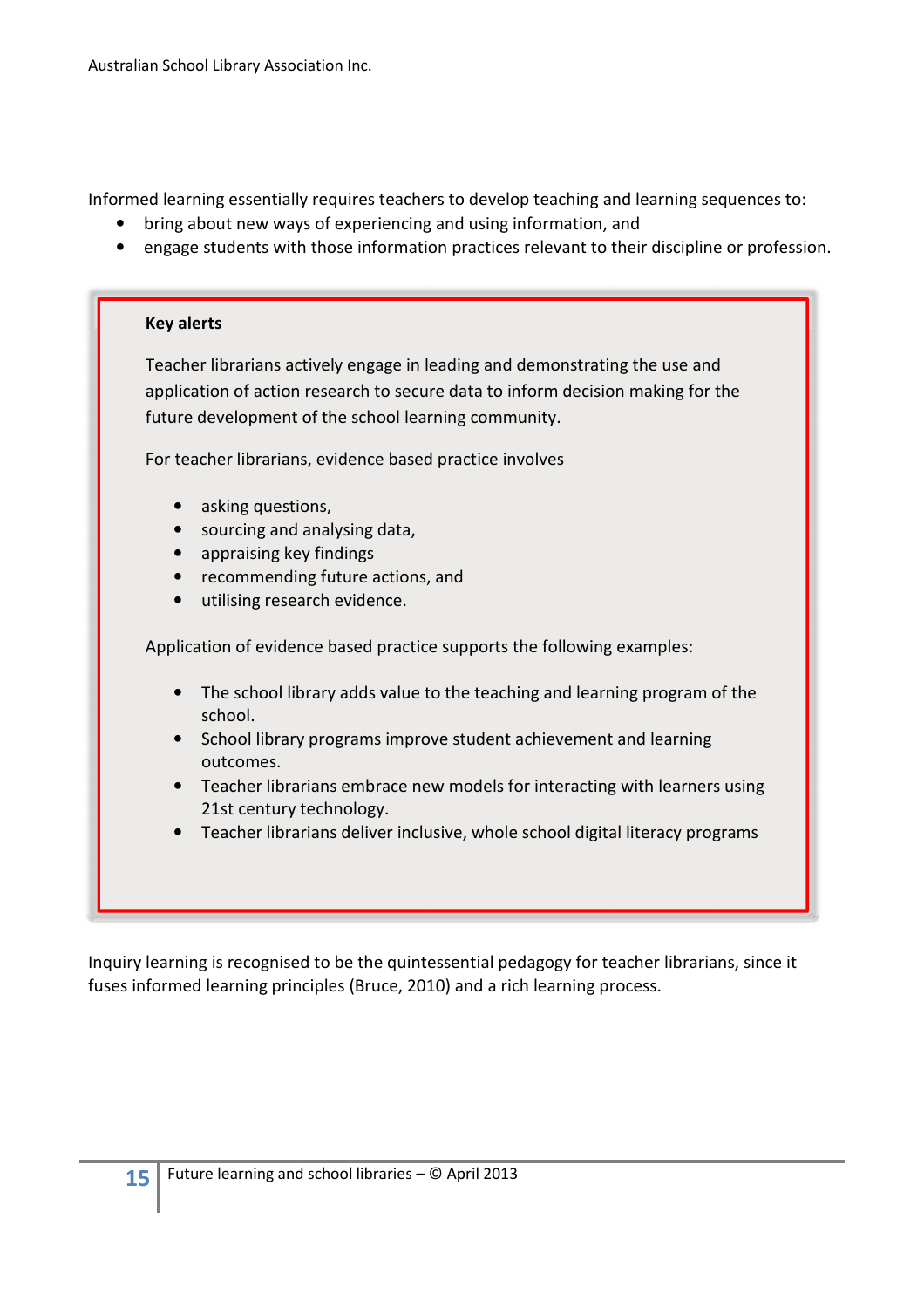# EVALUATING EDUCATIONAL OUTCOMES

In the contemporary environment, rigorous evaluation of all aspects of educational provision is required. School leaders and individual teachers need to demonstrate compliance with varying levels of accountability, to governments, parents and the wider community. Increasingly, students' and teachers' performance is measured by standardised testing, as represented by PISA/OECD on an international scale, and by NAPLAN on a national scale. With diminishing budgets and calls for financial restraint, reasoned allocation of resources becomes ever more critical. In the F–12 school context, sound data and detailed evidence provide the essential basis for future planning and implementation. Thus, for educational policy makers and school leaders it becomes essential to use data and predictive models to provide resources in the areas where they will make the biggest difference. For teachers, it becomes essential to use evidence from a wide range of sources to inform practice and learning outcomes.

At the administrative level, learning analytics offer significant support for educational evaluation and planning (Johnson et al, 2012, 2011).While learning analytics are still at a relatively early stage of development, within a few years they are expected to have great impact on curriculum improvement, pedagogy and student outcomes. Learning analytics are akin to data mining and draw on contemporary computing power to interpret the wide range of data that institutions gather about students, including demographic data, attendance patterns, time spent and interactions in virtual learning environments (VLEs), assessment and testing (e.g. NAPLAN) results. The increasing use of VLEs will enable more data gathering at an individual level. Statistical evaluation of this rich data source for patterns, trends and exceptions could lead to the development of predictive models that identify students at risk, provide individual pathways and trigger specific interventions. In this way, judicious application of learning analytics could assist in transforming curriculum and tailoring education to individual students' needs

In the classroom, evidence based practice (EBP) underpins quality teaching (Todd, 2009). EBP is a continuous process involving strategic and reflective engagement by the teacher in classroom practice. To enable students to meet the learning outcomes prescribed by the Australian Curriculum, teachers need to be evidence based practitioners who use educational data effectively to inform their practice, improve the curriculum and ensure effective assessment. By gathering and analysing evidence relating to their professional context, they can evaluate and enhance their pedagogy, and demonstrate the achievement of students' learning outcomes.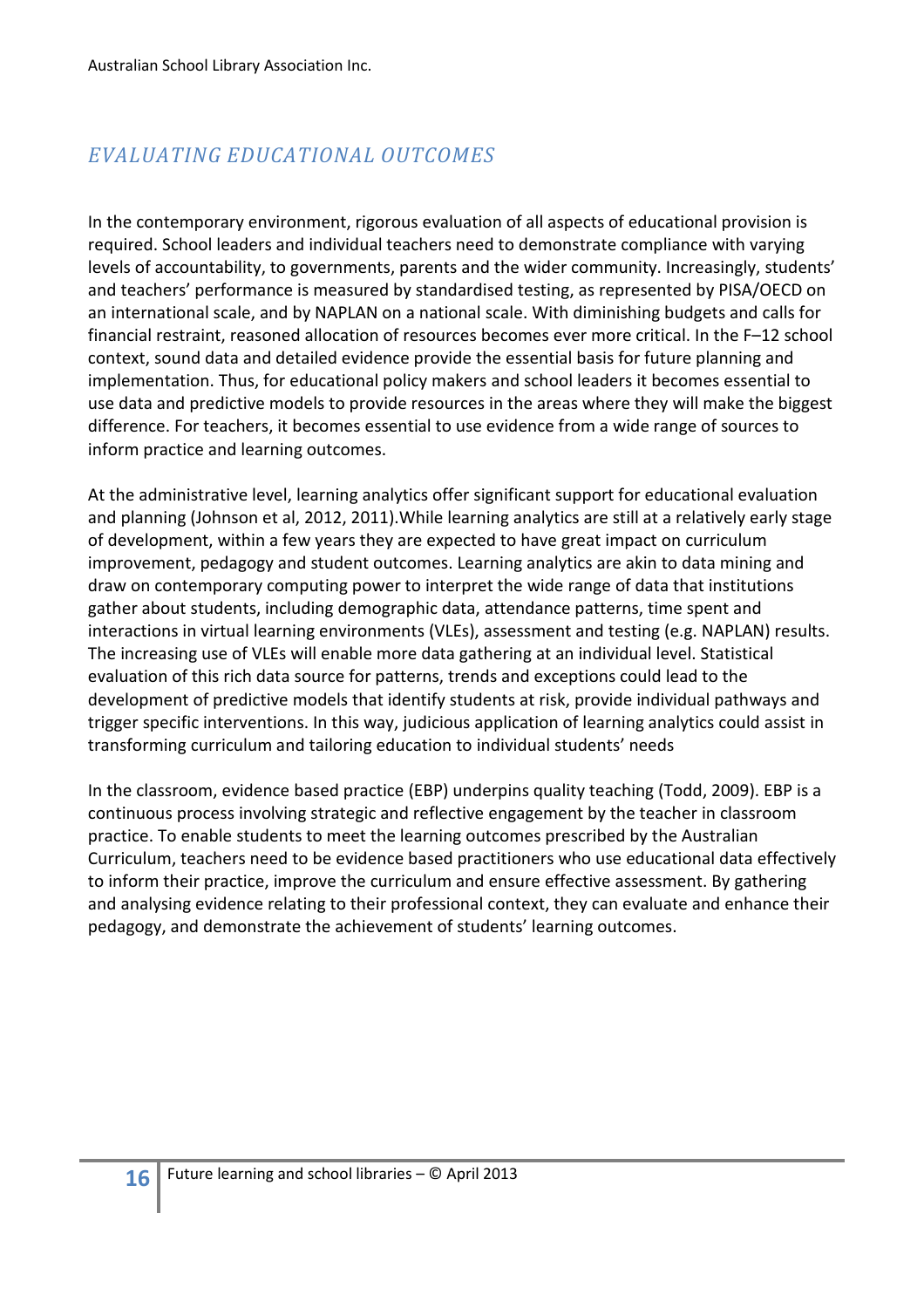# **CONCLUSION**

This paper presents the case that a future focussed teacher librarian contributes to student learning through the school library in the following ways.

- Applies agility to address educational change and responsiveness to curriculum development.
- Promotes inquiry based pedagogy as the driving force and philosophical basis for teaching and learning practices in the school community.
- Provides 24/7 access to information, as well as curation and mediation of learning resources.
- Supports the inter-connectedness and inter-dependence of a variety of learning environments.
- Builds capacity for lifelong / life-wide learning.
- Adopts evidence-based practice to inform teaching and learning.
- Guides inquiry, understanding and creativity among learners.
- Enables digital citizenship.
- Engenders a critical, ethical, and reflective approach to using information to learn.
- Provides professional learning opportunities based on the needs of the school and teaching staff.

In other words, a teacher librarian, within a  $21<sup>st</sup>$ century learning environment, is an instructional leader, curriculum designer, consultant, collaborator, mediator for students and staff to achieve best practice in learning.

To enable teacher librarians and school libraries to fulfil their potential in advancing  $21<sup>st</sup>$  century learning, there is an urgent need for further research and funding to support future planning and provision of school libraries, as evidenced by the report School libraries and teacher librarians in 21st century Australia (House of Representatives, 2011). There is also a need for enhanced professional education and employment opportunities to ensure that all Australian students benefit from the professional knowledge, practice and commitment of a teacher librarian at their school.

This paper is an information base to support decision making for future focused learning in Australian school libraries. It has outlined key social, technological and employment trends that impact on educational planning and provision in a rapidly changing environment. Responding to these challenges, it has demonstrated the significant role that teacher librarians and school libraries can play in advancing future learning and successful outcomes for  $21<sup>st</sup>$  century learners.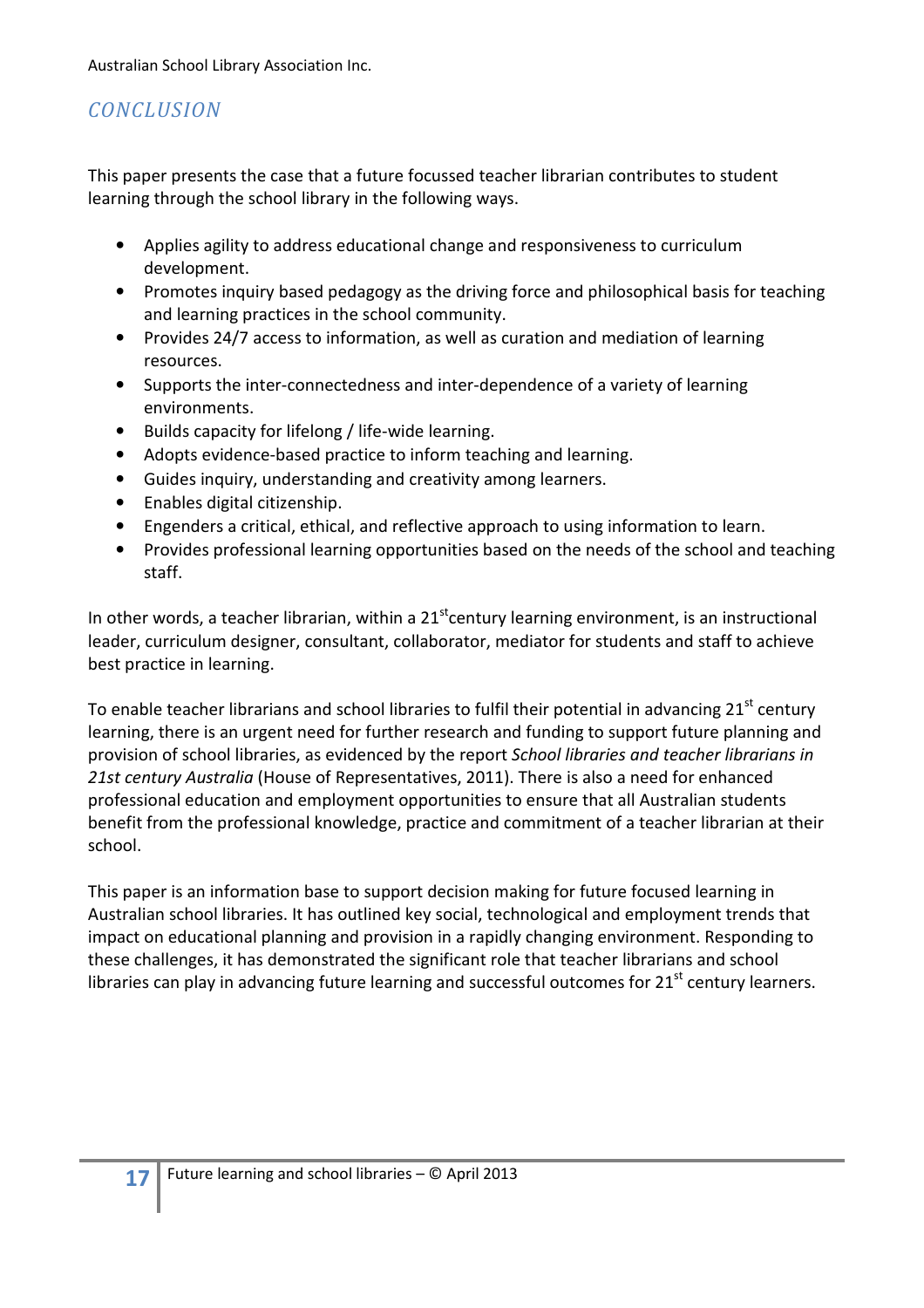"While the Government plays a leadership and support role in Australian schooling, responsibility for the day-to-day management of schools, including allocation of staff such as teacher librarians, rests with state and territory education authorities."

Hon. Peter Garrett MP (November 2012)

# SCHOOL LIBRARIES SUPPORTING FUTURE LEARNING

Traditionally the role of the teacher librarian has been perceived as being a gatekeeper of resources and custodian of information artefacts. With new and emerging technologies, the dynamics of how information is accessed and utilised has changed. This has subsequently resulted in the role change as articulated throughout this document in the key alerts.

As schools are pursuing a world class  $21^{st}$  century education, then state and territory governments, and other education authorities, need to address the role and function of school libraries and empower teacher librarians in this context.

#### Citation:

Australian School Library Association 2013, Future learning and school libraries, ASLA, Canberra, ACT.

ASLA wishes to acknowledge the contribution to the development of the paper by: Ms. Karen Bonanno **Dr. Hilary Hughes** Ms. June Wall Ms. Colleen Foley Ms. Judy O'Connell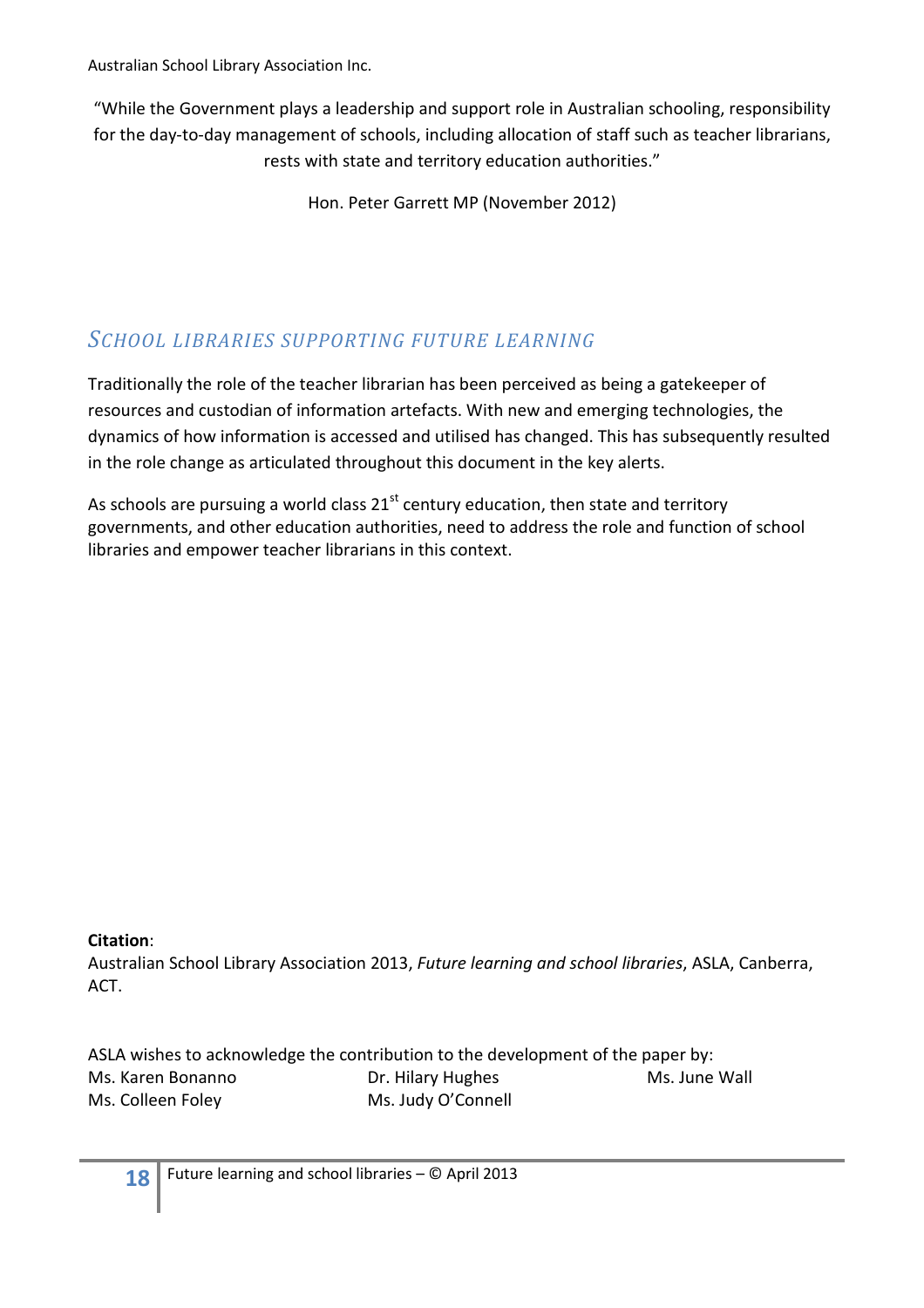#### Core documents

American Association of School Librarians (AASL) 2007, Standards for the 21<sup>st</sup> century learner. viewed 8 August 2012,

http://www.ala.org/aasl/sites/ala.org.aasl/files/content/guidelinesandstandards/learningstandard s/AASL\_Learning\_Standards\_2007.pdf

Australian Government 2012, Australia in the Asian century, Commonwealth of Australia, Canberra, viewed 22 February 2013, http://asiancentury.dpmc.gov.au/white-paper

Hay, L & Todd, R 2010, School libraries 21C, School Libraries and Information Literacy Unit, Curriculum K–12 Directorate, NSW Department of Education and Training.

Hay, L & Foley, C 2009, School libraries building capacity for student learning in 21C, Scan, 28, 2, pp. 17-26, viewed 6 September 2012, http://www.curriculumsupport.education.nsw.gov.au/schoollibraries/assets/pdf/Schoollibraries21 C.pdf

Davies, A, Fidler, D & Gorbis, M 2011, Future work skills 2020, Institute for the Future for the University of Phoenix Research Institute, California.

Johnson, L, Adams, S & Haywood, K 2012, The NMC Horizon Report: 2012 K-12 Edition, The New Media Consortium, Austin, Texas, viewed 4 June 2012, http://www.nmc.org/publications/2012horizon-report-k12

Ministerial Council on Education, Employment, Training and Youth Affairs (MCEETYA) 2008, Melbourne declaration on educational goals for young Australians, MCCEETYA, Carlton, Vic.

Oberman, R, Dobbs, R, Budiman, A, Thompson, F & Rosse, M 2012, The archipelago economy: unleashing Indonesia's potential, McKinsey Global Institute, viewed 22 February 2013, http://www.mckinsey.com/insights/mgi/research/asia/the\_archipelago\_economy

Redecker, C, Leis, M, Leendertse, M, Punie, Y, Gijsbers, G, Kirschner, P, Stoyanov, S &Hoogerveld, B 2011, The future of learning: preparing for change, Institute for Prospective Technological Studies, JRC European Commission.

# References:

American Association of School Librarians (AASL) 2007, Standards for the 21<sup>st</sup> century learner, viewed 8 August

2012,http://www.ala.org/aasl/sites/ala.org.aasl/files/content/guidelinesandstandards/learningsta ndards/AASL\_Learning\_Standards\_2007.pdf

ATC21s 2012, 'What are 21st century skills', Assessment and teaching of 21st century skills, ATC21s, viewed 14 July 2012, http://atc21s.org/index.php/about/what-are-21st-century-skills/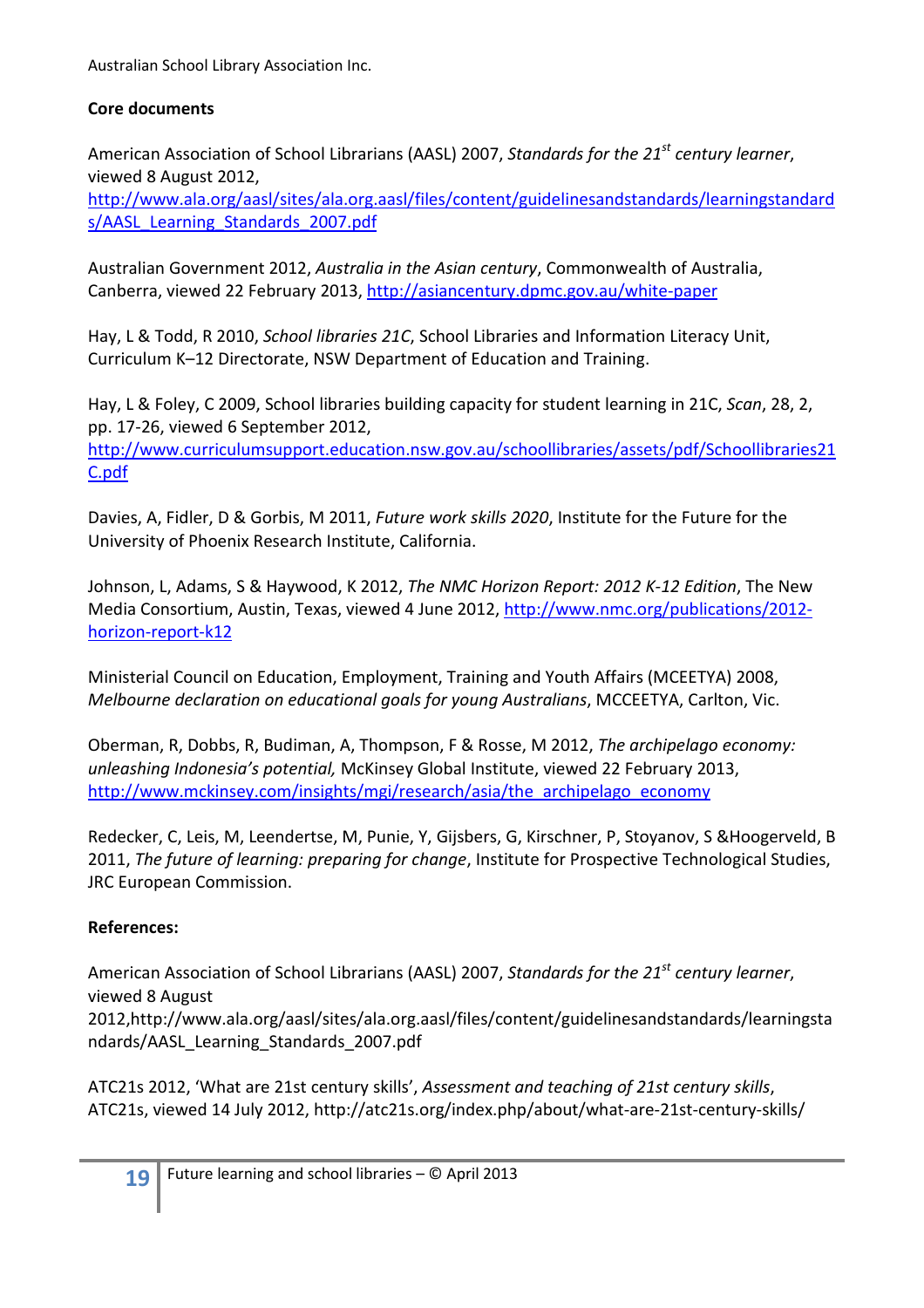Australian Curriculum and Reporting Authority (ACARA) 2011, General capabilities, ACARA, Melbourne, viewed 13 July 2012,

http://www.australiancurriculum.edu.au/GeneralCapabilities/Overview/General-capabilities-inthe-Australian-Curriculum

Australian School Library Association (ASLA) and Australian Library and Information Association (ALIA) 2001, Learning for the future: developing information services in schools,  $2^{nd}$  ed., Curriculum Corporation, Carlton South, Vic.

Australian School Library Association (ASLA) and Australian Library and Information Association (ALIA) 2004, Standards of professional excellence for teacher librarians,viewed 8 August 2012, http://www.asla.org.au/policy/standards.htm

Brown, J S 2000, Growing up digital: How the Web changes work, education, and the ways people learn, Change, March/April.

Bruce, C S & Hughes, H 2010, Informed Learning: A pedagogical construct attending simultaneously to information and learning, in Library and Information Science Research, October 2010, 32 (4).

Bruce, C S, Hughes, H E & Somerville, M M 2011, 'Supporting informed learners in the 21st century, Library Trends, vol. 60, no. 1.

California Virtual Academies 2012, viewed 3 August 2012, http://www.k12.com/cava/

Combes, B 2008, Australian School Libraries Research Project: A snapshot of Australian school libraries, Report 1. Australian School Library Research Project, ASLA, ALIA & ECU, viewed 8 August 2012,http://www.chs.ecu.edu.au/portals/ASLRP/publications.php

Davies, A, Fidler, D & Gorbis, M 2011, Future work skills 2020, Institute for the Future for the University of Phoenix Research Institute, California.

Garrett, P 2012, Correspondence to the Australian School Library Association, received November 2012.

Hattie, J 2003, 'Teachers make a difference: what is the research evidence?', Paper presented at the Australian Council for Educational Research Conference ,Building Teacher Quality: What Does the Research Tell Us?,' 19-21 October 2003, Melbourne, viewed 2<sup>nd</sup> September 2012, https://www.det.nsw.edu.au/proflearn/docs/pdf/qt\_hattie.pdf

Hay, L 2006, Student learning through Australian school libraries Part 2: What students define and value as school library support,Synergy , pp. 28-38.

Hay, L 2005, Student learning through Australian school libraries. Part 1, Synergy , pp. 17-30.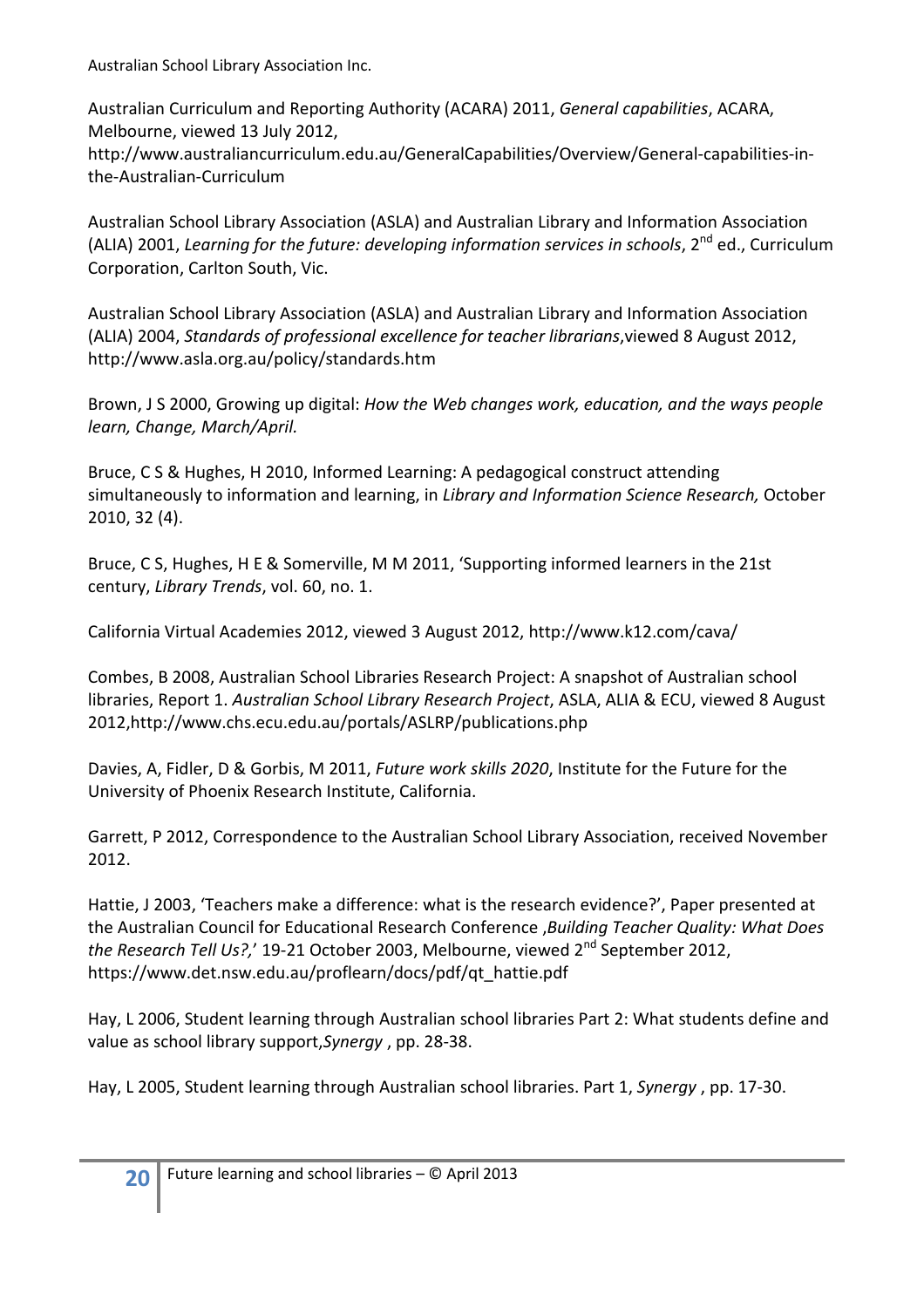Hay, L & Todd, R 2010, School libraries 21C, School Libraries and Information Literacy Unit, Curriculum K–12 Directorate, NSW Department of Education and Training.

Houghton, J & Sheehan, P 2000, A primer on the knowledge economy, Centre for Strategic Economic Studies, Victoria University, Melbourne.

House of Representatives, House Standing Committee on Education and Employment 2010, Inquiry into school libraries and teacher librarians in Australian schools, The Parliament of Australia, Canberra, viewed 2 September 2012,

http://www.aph.gov.au/Parliamentary Business/Committees/House of Representatives Commit tees?url=ee/schoollibraries/subs.htm

House of Representatives, Standing Committee on Education and Employment 2011, School libraries and teacher librarians in 21st century Australia, viewed 8 August 2012, http://www.aph.gov.au/Parliamentary\_Business/Committees/House\_of\_Representatives\_Commit tees?url=ee/schoollibraries/report.htm

Howell, C 2008, Thematic analysis: space, Learning Landscape Project, University of Cambridge, viewed 14 May 2012, http://www.caret.cam.ac.uk/blogs/llp/wpcontent/uploads/llp\_public\_t1report\_l3\_space\_final\_v06.pdf

Johnson, L, Adams, S & Haywood, K 2011, The NMC Horizon Report: 2011 K-12 Edition, The New Media Consortium, Austin, Texas, viewed 4 June 2012, http://www.nmc.org/pdf/2011-Horizon-Report-K12.pdf

Johnson, L, Adams, S & Haywood, K 2012, The NMC Horizon Report: 2012 K-12 Edition, The New Media Consortium, Austin, Texas, viewed 4 June 2012, http://www.nmc.org/publications/2012 horizon-report-k12

Kahne, J, Lee, N J & Feezell, J T 2011, The civic and political significance of online participatory cultures and youth transitioning to adulthood, DMLcentral, viewed 1 May 2011, http://dmlcentral.net/resources/4422

Kuhlthau, C C, Maniotes, L K & Caspari, A K 2007, Guided Inquiry: learning in the 21st century, Libraries Unlimited, Westport, Connecticut.

Lankes, D R 2012, Joining the conversation: School librarians as facilitators of learning, in Teacher Librarian , 8-12.

Lonsdale, M 2003, Impact of school libraries on student achievement: a review of the research, viewed 23 May 2012, http://www.asla.org.au/research/Australia-review.htm

Ministerial Council on Education, Employment, Training and Youth Affairs (MCEETYA) 2008, Melbourne declaration on educational goals for young Australians, MCCEETYA, Carlton, Vic.

O'Connell, J & Groom, D 2010, Connect, communicate, collaborate, ACER Press, Camberwell, Vic.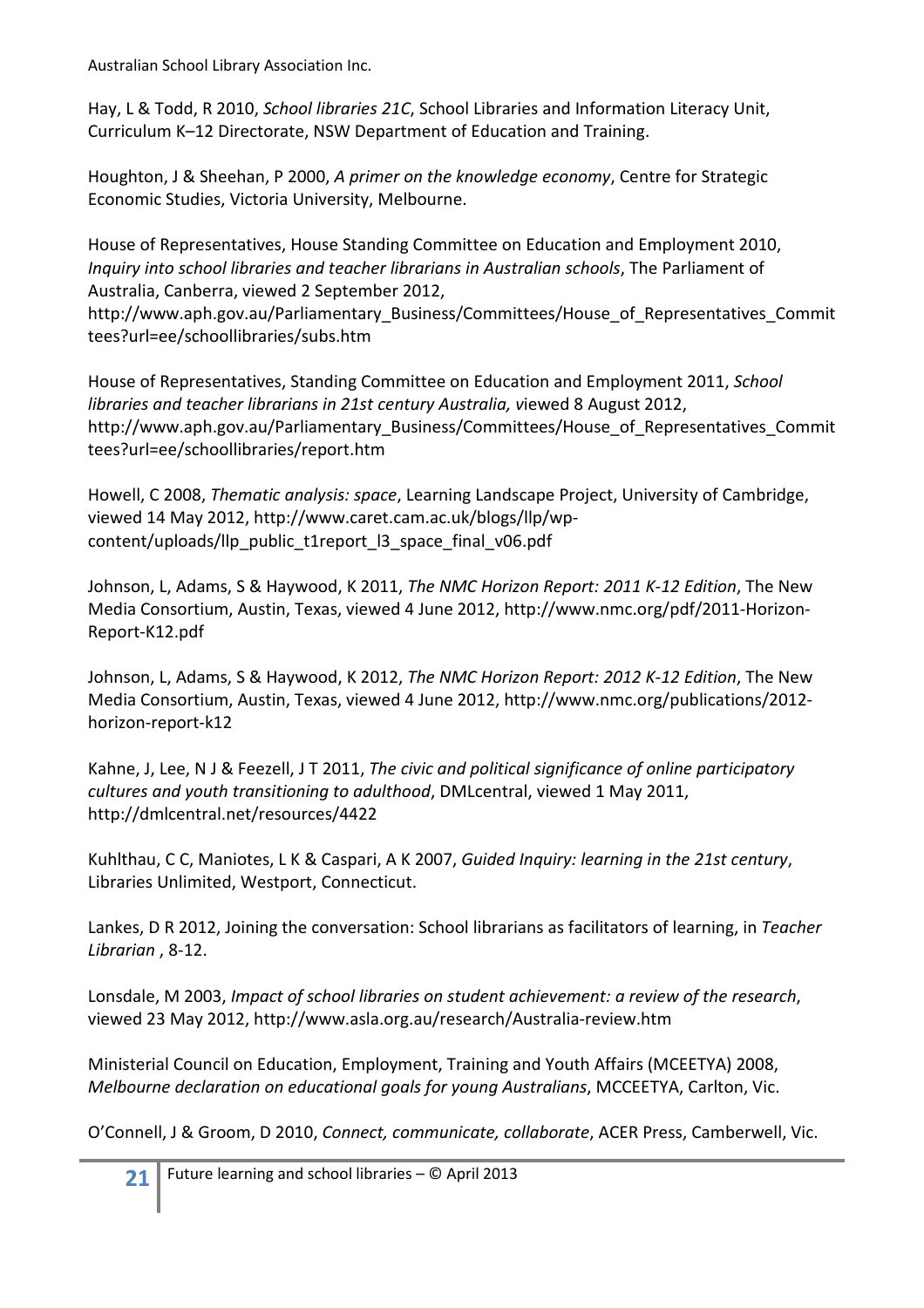OECD 2012, Better skills, better jobs, better lives: a strategic approach to skills policies, OECD Publishing, viewed 14 July 2012, http://dx.doi.org/10.1787/9789264177338-en

Paas, F, Van Merrienboer, J & Van Gog, T 2011, 'Designing instruction for the contemporary learning landscape', in K R Harris, S Graham & T Urdan (eds.), APA Educational Psychology Handbook: Vol. 3. Application to Learning and Teaching, Washington: American Psychological Association, pp. 335-357, viewed 14 May 2012, http://ro.uow.edu.au/edupapers/374/

Pew Internet Research Center 2012, Newmedia ecology. Retrieved July 29, 2012, from http://pewinternet.org/Topics/Technology-and-Media/New-media-ecology.aspx?typeFilter=5

Powell, W W & Snellman, K 2004, The knowledge economy, viewed 2 September 2012, http://www.stanford.edu/group/song/papers/powell\_snellman.pdf

Redecker, C, Leis, M, Leendertse, M, Punie, Y, Gijsbers, G, Kirschner, P, Stoyanov, S & Hoogerveld, B 2011, The future of learning: preparing for change, Institute for Prospective Technological Studies, JRC European Commission.

Ridgeway, C 2012, What is media ecology?, viewed29 July 2012, http://www.theodigital.com/digital-theology/what-is-media-ecology

Scardamalia, M, Bransford, J, Kozma, B, & Quellmalz, E 2012, 'New assessments and environments for knowledge building' in P Griffin, B McGaw, & E Care (eds.), Assessment and teaching of 21st century skills, Springer, Dordrecht, Netherlands.

Siemens, T N 2004, Connectivism: A learning theory for a digital age, Creative Commons, viewed 2 September 2012, http://www.elearnspace.org/Articles/connectivism.htm

Smalley, T N 2004, College success: High school librarians make a difference, in The Journal of Academic Librarianship , 193-198.

Softlink Australia 2012 Australian School Library Survey 2012, Softlink Australia, viewed 22 February 2013, http://www2.softlinkint.com/?au/softlink-australian-schools-survey

Todd, R. J., & Kuhlthau, C. C 2005, Student learning through Ohio school libraries, Part 1: How effective school libraries help students, in School Libraries Worlwide , 63-88.

Todd, R J 2009, School Librarianship and Evidence Based Practice: Progress, Perspectives, and Challenges, Evidence Based Library and Information Practice, 4(2), 78-96, viewed 2 September 2012, http://ejournals.library.ualberta.ca/index.php/EBLIP/article/view/4637/5318

Wall, J & Ryan, S 2010, Resourcing for curriculum innovation, ACER Press, Camberwell, Vic.